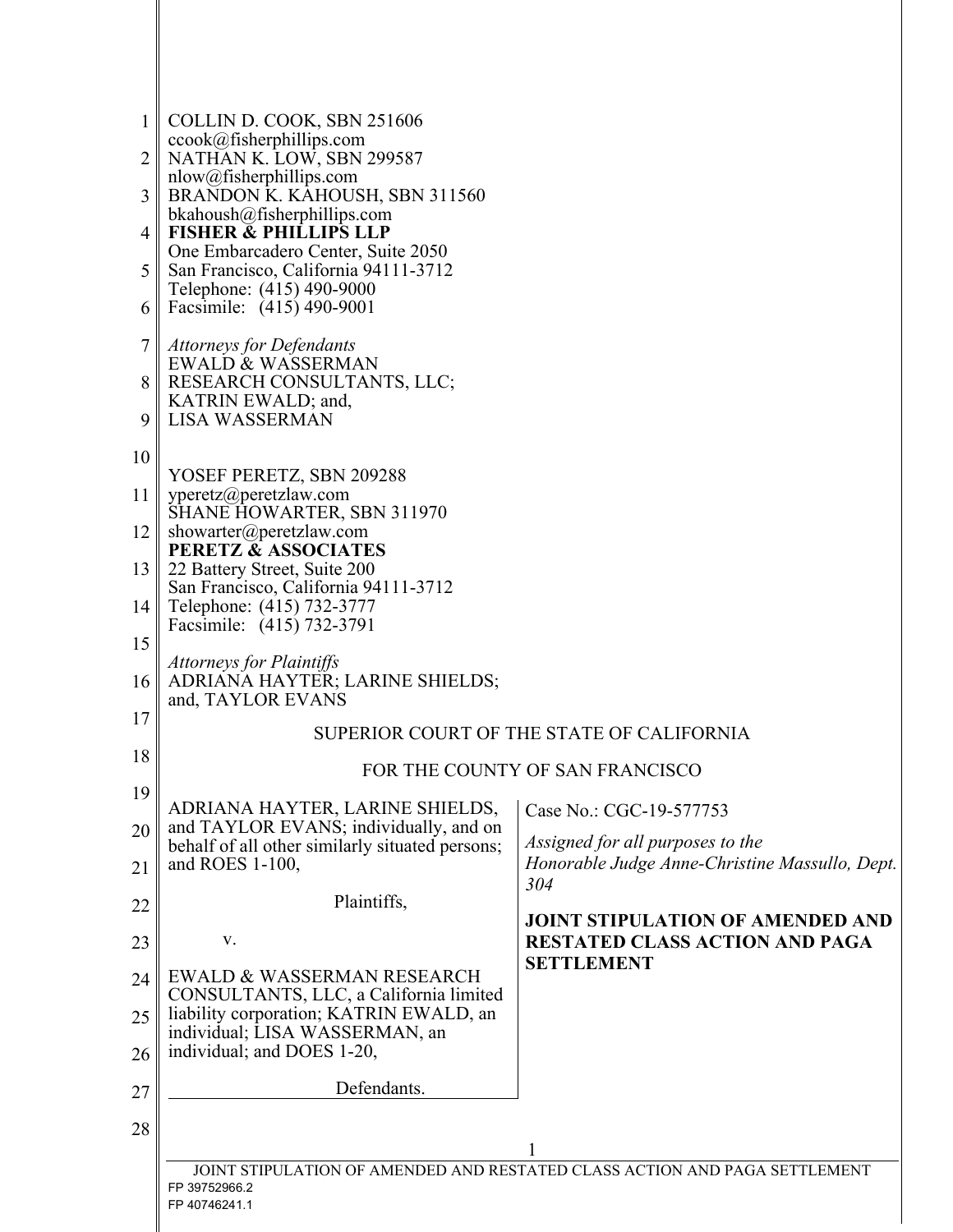1 2 3 4 5 This Stipulation of the Amended and Restated Class Action Settlement and Release is entered into by Plaintiffs ADRIANA HAYTER ("Hayter"), LARINE SHIELDS ("Shields"), and TAYLOR EVANS ("Evans") (herein collectively "Plaintiffs") on the one hand, and Defendants EWALD AND WASSERMAN RESEARCH CONSULTANTS, LLC ("E&W"), LISA WASSERMAN, AND KATRIN EWALD, (hereinafter "Defendants") on the other.

6 7 WHEREAS, Plaintiffs allege that they are former employees of Defendants, and worked in the position of Part-Time Telephone Interviewer while allegedly employed by Defendants;

8 9 10 WHEREAS, on or about July 18, 2019, Plaintiffs filed a complaint in the California Superior Court, in and for the County of San Francisco, and on September 16, 2019, Plaintiffs filed a First Amended Complaint in and for the County of San Francisco ("Plaintiffs' Complaint");

11 12 13 14 15 WHEREAS, Plaintiffs and Defendants have agreed that Plaintiffs will file a Second Amended Complaint in and for the County of San Francisco to allege a claim under the California Labor Code Private Attorneys General Act of 2004, Cal. Lab. Code §§ 2698, *et seq*. (hereinafter the "PAGA Claim") and provide notice to the California Labor and Workforce Development Agency pursuant to Cal. Lab. Code § 2699.3(a), (hereinafter the "PAGA Notice");

16 17 18 WHEREAS, the Plaintiffs' Complaint, the PAGA Claim, and the PAGA Notice shall be hereinafter collectively referenced as the "Complaints" and shall collectively be incorporated herein by reference as though fully set forth;

19 20 21 WHEREAS, on January 14, 2021, Plaintiff and Defendants filed a joint stipulation and proposed order to file a Second Amended Complaint that would include the PAGA Claim, which the Court deemed filed as of the date of its Order;

22 23 WHEREAS, Plaintiffs and Defendants shall be hereinafter collectively referred to as the "Parties";

24 25 26 27 28 WHEREAS, the civil action initiated by Plaintiffs' Complaint, which that was amended to include the PAGA Claim, entitled *Adriana Hayter, Larine Shields, and Taylor Evans; individually, and on behalf of all other similarly situated persons; and Roes 1-100 v. Ewald & Wasserman Research Consultants, LLC, a California limited liability corporation; Katrin Ewald, an individual; Lisa Wasserman, an individual; and Does 1-20*, Case No. CGC-19-577753, shall be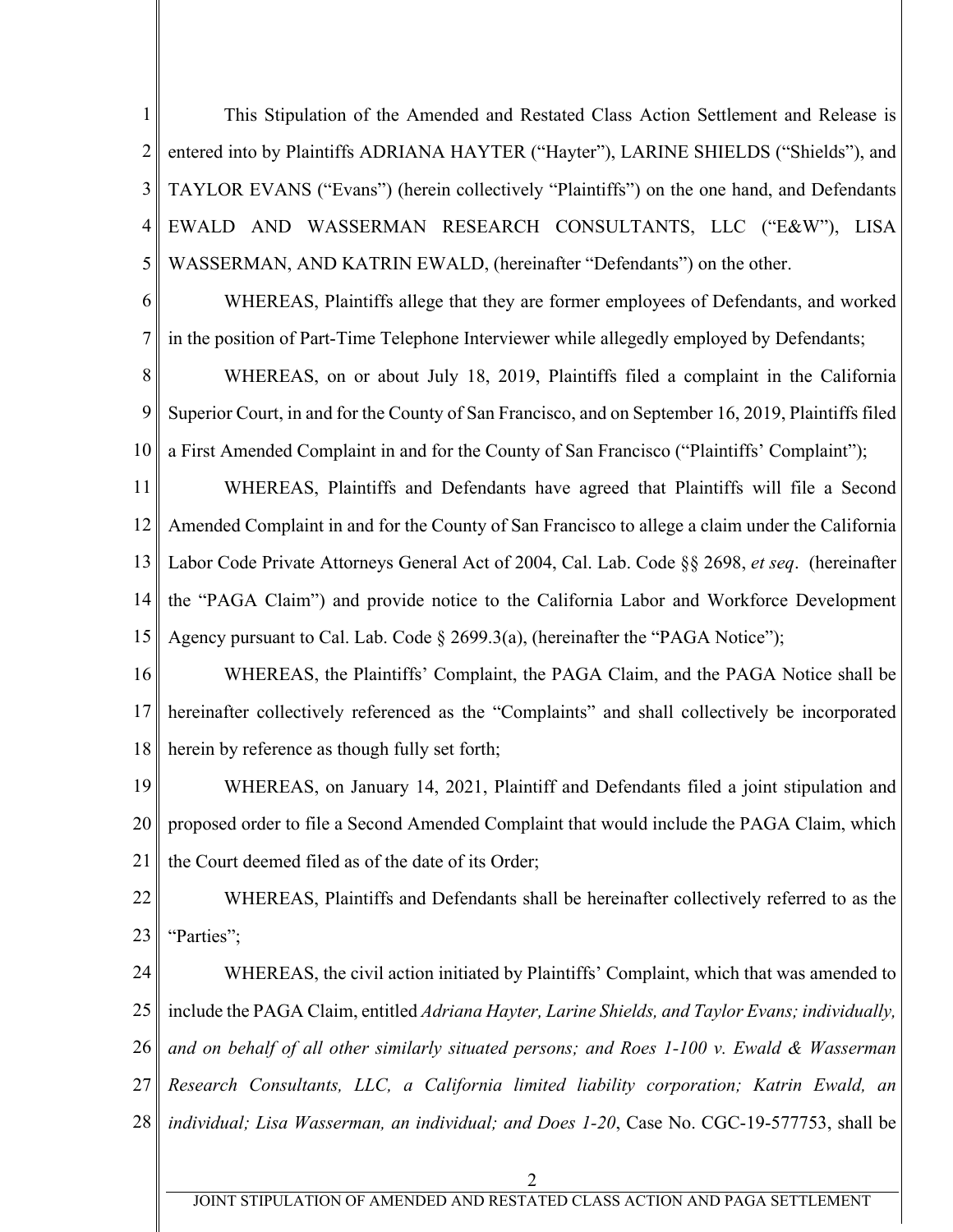1 hereinafter collectively referred to as the "Action";

2 3 4 WHEREAS, on November 6, 2020, the Parties commenced a full-day mediation with the Honorable Judge Mary Wiss, reached a settlement of all claims in the Action, including the PAGA Claim;

5 6 7 WHEREAS, to avoid the inherent risk and costs of litigation, the Parties want to completely settle all claims that were or could have been brought in the Complaints and in the Action, including the PAGA Claim;

8 9 NOW THEREFORE, THE PARTIES HEREBY STIPULATE AND AGREE to settle all such claims as follows:

10

## **I. DEFINITIONS**

11 12 13 14 The terms defined above shall have the meanings therein given, for all purposed in this Joint Stipulation of Class and PAGA settlement, including in any exhibits hereto. And, the following defined terms used in this Joint Statement of Class and PAGA Settlement and any exhibits hereto will have the meanings given them below.

15 16 1. Agreement. "Agreement", "Settlement", "Settlement Agreement" and "Joint Stipulation" mean this Joint Stipulation of Class and PAGA Settlement.

17 18 19 2. Class. "Class", "Class Members", "Settlement Class", or "Settlement Class" Members" shall mean all persons employed by any of the Defendants or Released Parties in a Class Position, at any time during the Class Period.

20 21 22 3. Class Administrator. "Class Administrator" means Simpluris, Inc., a third-party professional class action claims administrator, jointly selected by the Parties and/or appointed by the Court to perform the Class Administration Duties.

23

24 25 26 27 28 4. Class Administrator Declaration. "Class Administrator Declaration" shall mean a declaration attesting, in detail, to the steps taken through the date of such declaration in performing the Class Administration Duties, that the procedures contemplated in Sections II.5 through II.7 below are complete, and that the Class Administrator has all information needed to perform any remaining Class Administration Duties, including calculation of the amounts of the respective Eligible Class Member Shares.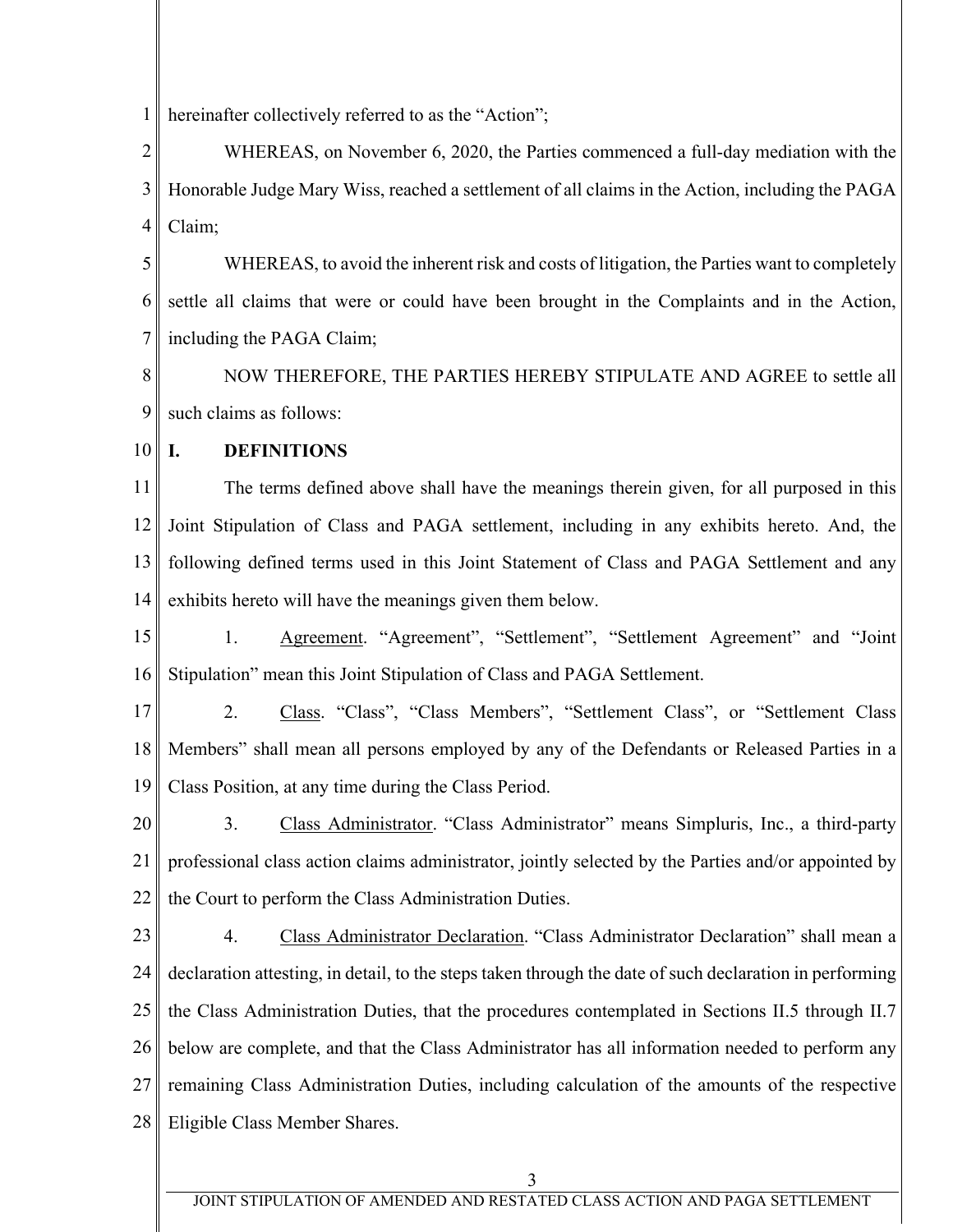1 2 3 4 5 6 7 8 9 10 11 12 13 14 5. Class Administration Costs. "Class Administration Costs" shall mean the fees and expenses reasonably and necessarily incurred by the Class Administrator as a result of performing the Class Administration Duties. Class Administration Costs shall be paid from the Gross Settlement Amount. Based on an estimate provided by the Class Administrator based on presently and reasonably available information, the Parties stipulate that Class Administration Costs shall be up to \$5,000. Should any actual Class Administration Costs turn out to be less than the projected amount, the Parties agree that the savings will be allocated to the Net Settlement Amount, to be distributed to Eligible Class Members in proportion to their respective numbers of Eligible Class Member Workweeks. Should any actual reasonable and necessary Class Administration Costs be more than the above estimate amount, the Parties stipulate that the Class Administrator should be paid such amounts, the Parties will apply to the Court for an adjustment, with any additional Class Administration Costs to be paid from the Gross Settlement Amount, accompanied by a corresponding reduction in another or other elements of the Gross Settlement Amount, to be approved by the Court as part of Final Approval.

15 16 6. Class Administration Duties. "Class Administration Duties" shall mean the duties of the Class Administrator as set forth in this Agreement and as may be ordered by the Court.

17 18 19 20 21 22 7. Class Certification. "Class Certification" shall mean certification of the Class pursuant to Cal. Code. Civ. Proc. § 382 and other applicable law, for purposes of this Settlement only, without prejudice to Defendants' ability to oppose or otherwise challenge such certification, except that Defendants shall not so oppose or otherwise challenge such certification for purposes of performing Defendants' duties under this Settlement, which include to make all reasonable efforts to give such Settlement full force and effect.

23 24 25 8. Class Counsel. "Class Counsel" refers collectively to: Yosef Peretz (State Bar No. 209288) and Shane Howarter (State Bar No. 311970) of Peretz & Associates, of 22 Battery St., Suite 200, San Francisco, California 94111.

26 27 28 9. Class Counsel Fees and Costs. "Class Counsel Fees and Costs" shall mean Class Counsel's Fees subject to Court approval, in addition to actual costs and expenses incurred by Class Counsel related to the Action as supported by declaration, with those costs and expenses not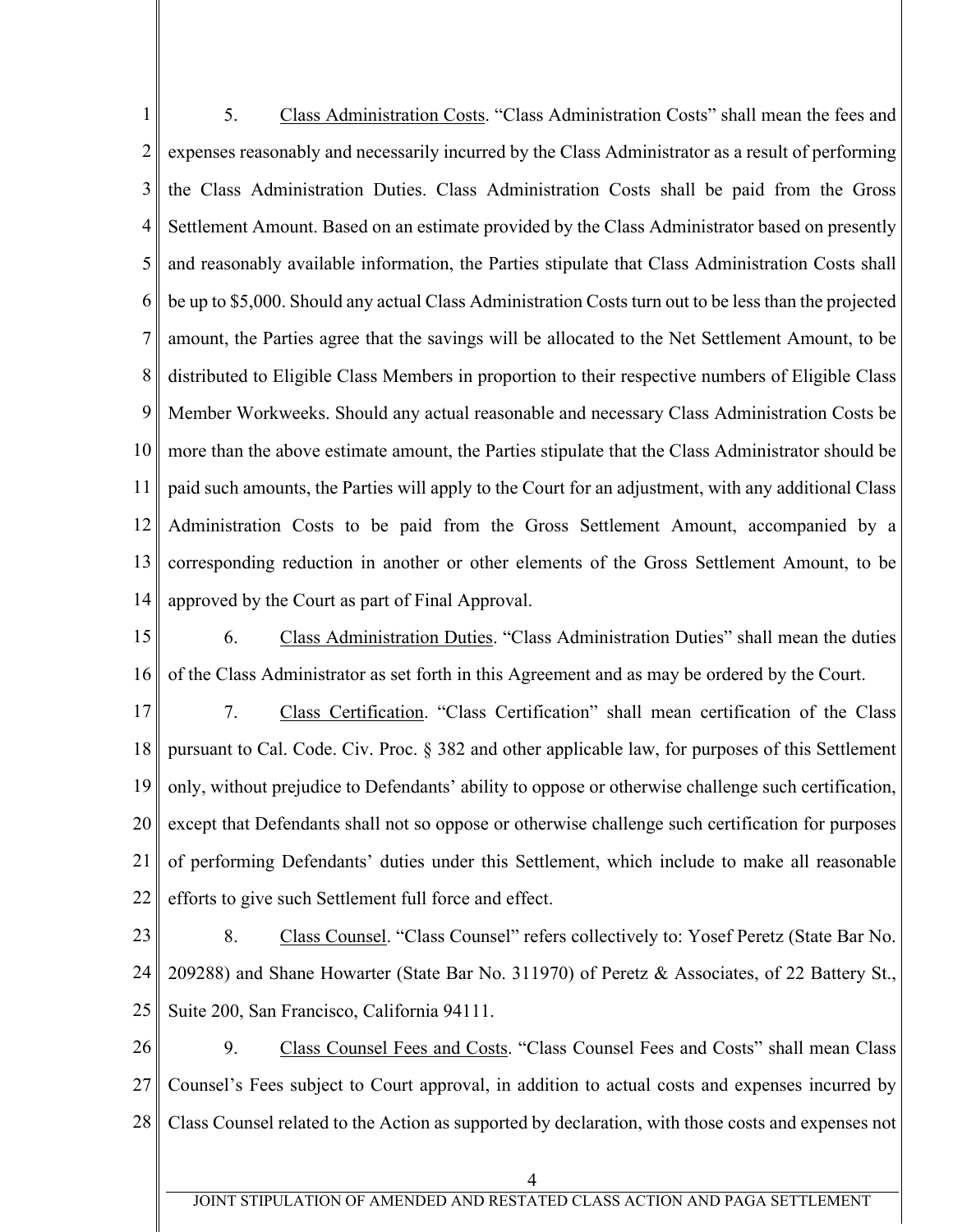1 2 3 4 5 6 7 8 9 10 11 12 to exceed \$52,000. Class Counsel's costs are approximately \$6,000, so the portion of the Gross Settlement Amount apportioned to attorneys' fees would be approximately 30%. This total amount is inclusive of attorneys' fees and estimated litigation costs. The Claims Administrator may purchase an annuity to utilize US treasuries and bonds or other attorney fee deferral vehicles for Class Counsel. Class Counsel Fees and Costs shall be paid to Class Counsel from the Qualified Settlement Fund by the Class Administrator. Such payment of Class Counsel Fees and Costs shall be deemed to be full satisfaction of any obligations by Defendants to pay any attorney fees, attorney costs and/or other fees or costs to Plaintiffs, Class Members, and/or Class Counsel in relation to the Action. Any future adjustments to the amount of the Class Counsel Fees and Costs, including by the Court, shall not constitute a basis for this Settlement being void or Void *Ab Initio*, unless such adjustment shall have the effect of increasing the Gross Settlement Amount, whereupon this Settlement will be voidable by Defendants as provided in this Agreement.

13 14 15 10. Class Notice. "Class Notice" shall mean a notice to Class Members pursuant to Rule 3.769(f) of the California Rules of Court, substantially in the form indicated in Exhibit "A" hereto, and distributed by the Class Administrator in accordance with Section II.6 below.

16 17 11. Class Member Objection. "Class Member Objection" shall mean a Class Member's objection made pursuant to the provisions of Section II.7 below.

18 19 20 12. Class Member Objector. "Class Member Objector" shall mean a Class Member who submits a Class Member Objection. A Class Member Objector shall not be considered an Opt-Out unless he or she submits a valid Opt-Out Request.

21 22 23 24 25 26 27 13. Class Member Work Week. "Class Member Work Week" shall mean a Work Week in which a Class Member was employed by and performed work for Defendant in California in a Class Position during the Class Period. The Class Administrator shall thus calculate the total number of Class Member Work Weeks accordingly. This settlement is based on an estimated total of 1,498 Class Member Work Weeks from the beginning of the Class Period through the date of mediation with the Honorable Judge Mary Wiss held on November 6, 2020, which amount Defendants have confirmed based on its records.

28

14. Class Period. "Class Period" shall refer to the time period from August 1, 2015

JOINT STIPULATION OF AMENDED AND RESTATED CLASS ACTION AND PAGA SETTLEMENT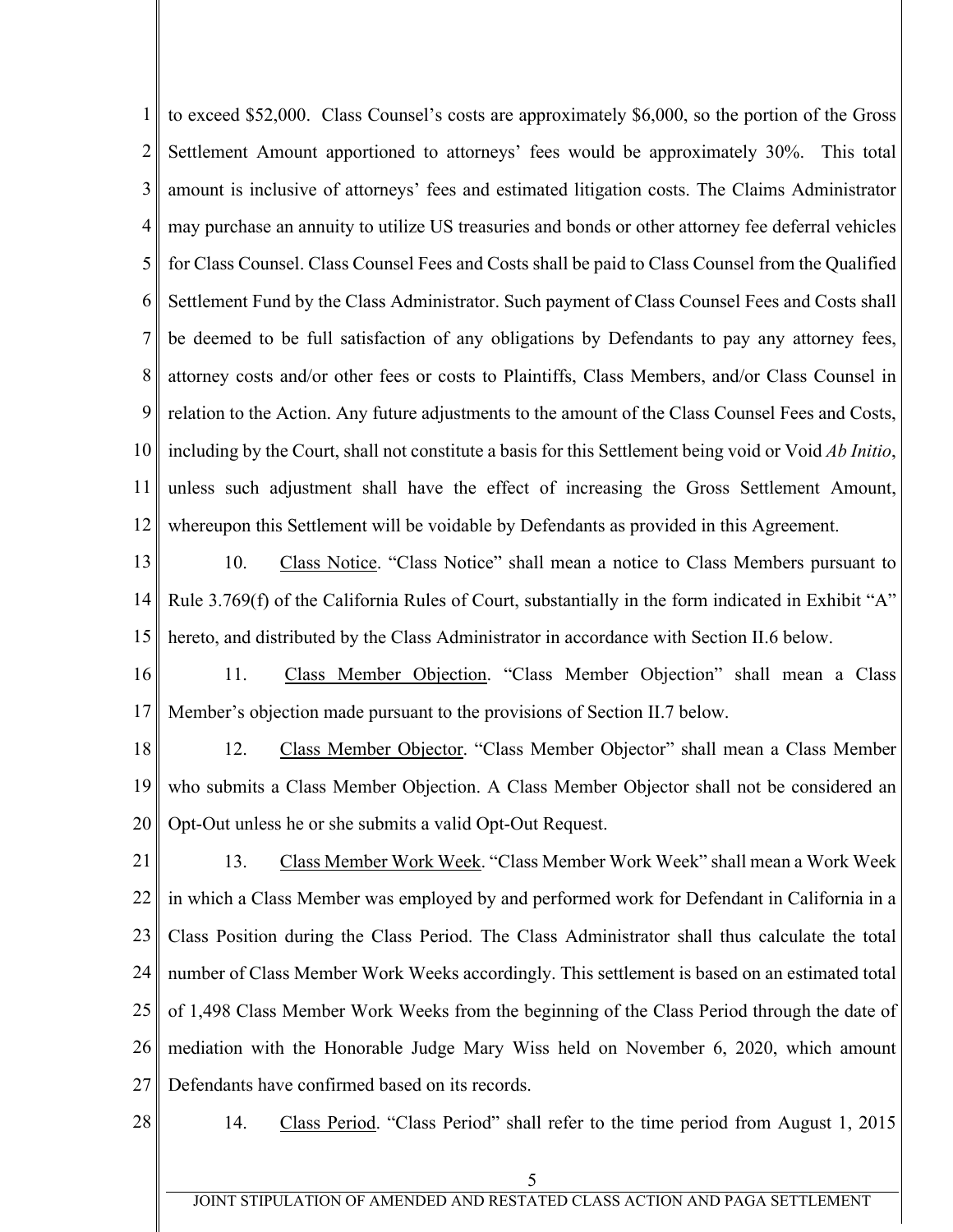6 1 2 3 4 5 6 7 8 9 10 11 12 13 14 15 16 17 18 19 20 21 22 23 24 25 26 27 28 through the date of the Court's entry of judgment granting Preliminary Approval of the Settlement. 15. Class Position. "Class Position" shall mean all persons who worked for Defendants as a non-exempt Part-Time Telephone Interviewer, or other similar positions, classified as an hourly non-exempt employee in the State of California during the Class Period. 16. Court. "Court" refers to the above-referenced Court, or any such further courts, arbitrators, or other judicial bodies that may in the future obtain valid jurisdiction over the Action. 17. Date of Preliminary Approval. The "Date of Preliminary Approval" means the day on which the Court signs and enters its order granting Preliminary Approval. 18. Defendants' Counsel. "Defendants' Counsel," "Defense Counsel" or "Counsel for Defendant" shall mean Fisher & Phillips LLP, One Embarcadero Center, Suite 2050, California 94111, and the attorneys in such firm including Collin D. Cook (State Bar No. 251606), Nathan K. Low (State Bar No. 299587), and Brandon K. Kahoush (State Bar No. 311560). 19. Effective Date. "Effective Date" shall mean the date on which all of the following have occurred: (a) Full execution of this Agreement by all parties, and expiration of any applicable revocable periods related to such signature; (b) All provisions of Rule 3.769 of the California Rules of Court have been complied with; (c) Entry by the Court of Preliminary Approval; (d) Receipt by Defendant of written notice of such entry of Preliminary Approval pursuant to the California Code of Civil Procedure and the California Rules of Court, or Defendants' express waiver of such notice; (e) Completion of all those Class Administration Procedures which this Settlement dictates will take place in advance of the Final Approval Hearing; (f) The Court setting and conducting a Final Approval Hearing pursuant to Rule 3.769(g) of the California Rules of Court; (g) Entry by the Court of an order of Final Approval of the Settlement and a Judgement;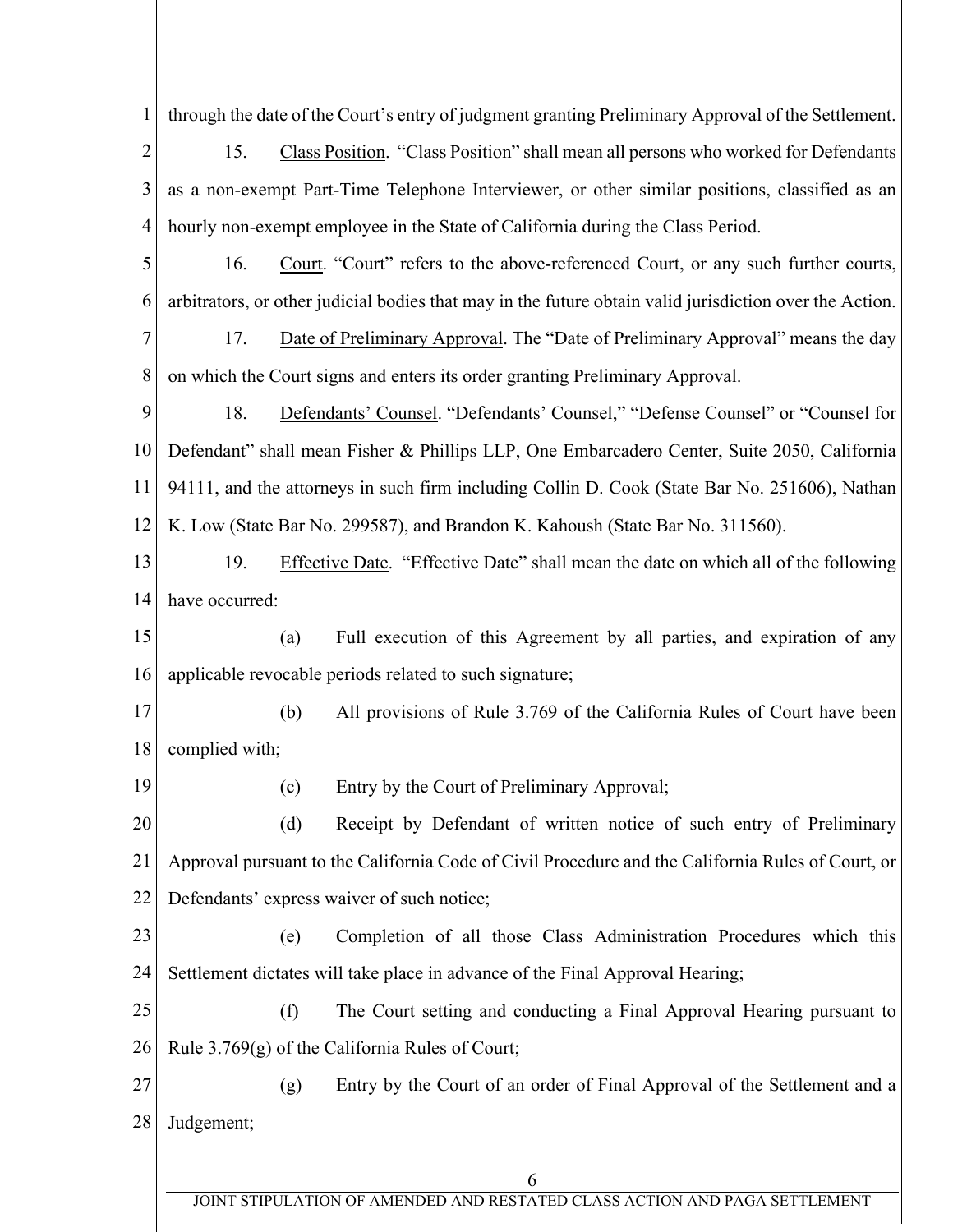7 1 2 3 4 5 6 7 8 9 10 11 12 13 14 15 16 17 18 19 20 21 22 23 24 25 26 27 28 (h) Receipt by Defendants of written notice of such entry of Final Approval and Judgement, or Defendant's express waiver of such notice; and (i) Final Approval has become Final. For purposes of this provision, "Final" means: (1) if no Class Member Objections are made and/or are made and withdrawn, the date the Court enters its order granting Final Approval of the settlement and Judgment pursuant to Rule 3.769(h) of the California Rules of Court; (2) if any Class Member Objections are made and not withdrawn, and if no appeal, review or writ is sought from the Judgment, the sixty-first (61st) day after entry of Judgment; (3) if rehearing, reconsideration, and/or appellate review of the Judgment is sought, the day after any and all avenues of rehearing, reconsideration, and appellate review have been exhausted and no further rehearing, reconsideration, or appellate review is permitted, and the time for seeking such review has expired, and the Judgment has not been modified, amended, or reversed in any way; or (4) if a Class Member Objector appeals from any ruling by the Court overruling such objection in whole or in part, the date when the Court's order of Final Approval and Judgment have been affirmed on appeal; and (j) The existence of sufficient number of Eligible Class Members such that the number of Class Member who, as of the date of the completion of all Class Administration Procedures are not Eligible Class Members, does not exceed twenty percent (20%) of the total Class Members. If the number of Class Members who are not Eligible Class Members exceeds such percentage, then Defendants shall have the absolute right (but not the obligation) to deem this Settlement Void *Ab Initio* upon written notice to Class Counsel, the Court, and the Class Administrator. If Defendants, within fourteen (14) days of the Class Administrator's written notice to all Parties that the number of Class Members who are not Eligible Class Members exceeds 20% of all Class Members, fail to advise the Class Administrator and Plaintiffs' Counsel in writing that they will withdraw from the Settlement, this circumstance will not determine the Effective Date.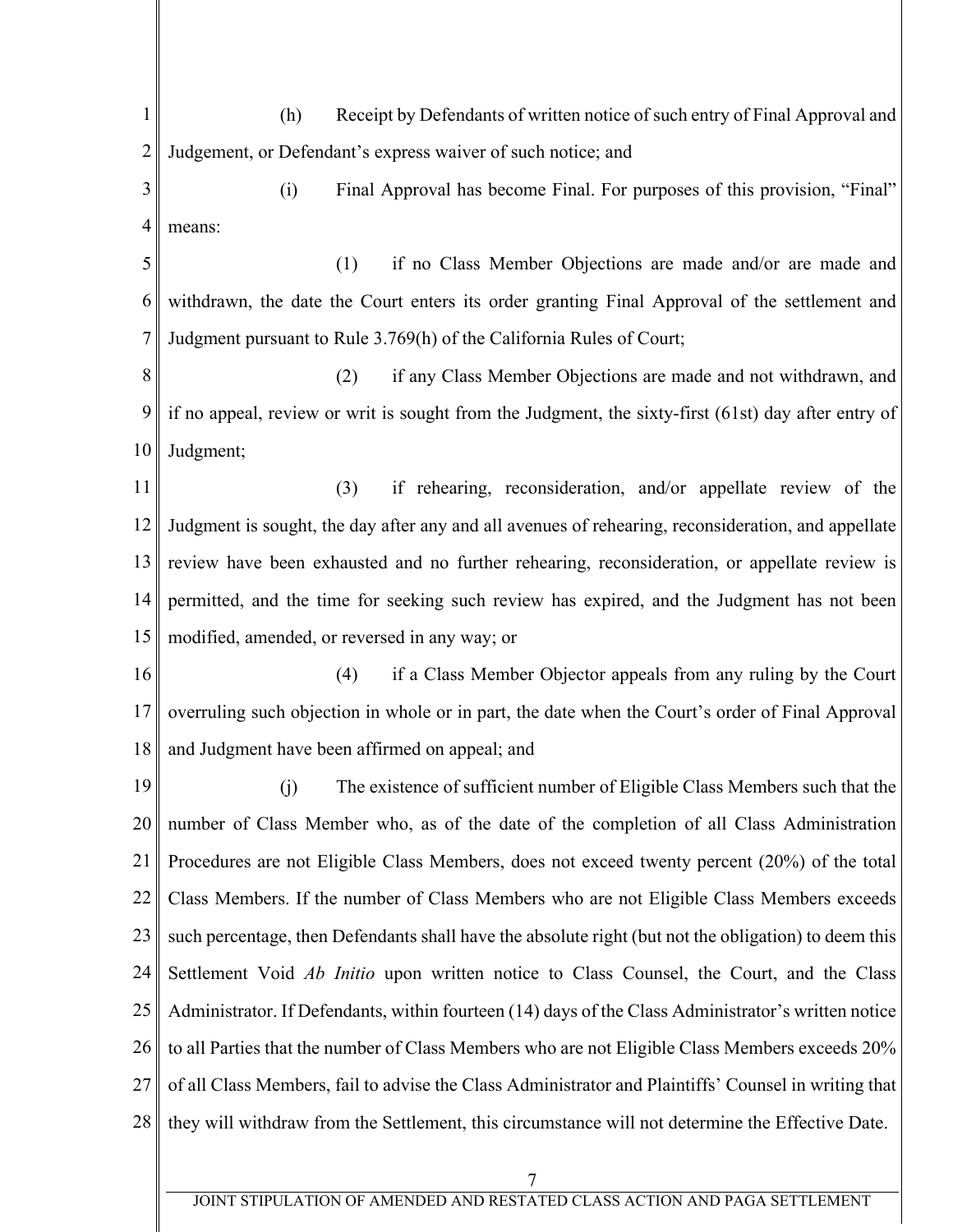1 2 20. Eligible Class Member. "Eligible Class Member" means a Class Member who is not an Opt-Out.

3 4 5 6 7 8 9 10 11 12 13 14 15 16 17 18 19 20 21. Eligible Class Member Share. "Eligible Class Member Share" shall mean the portion of the Net Settlement Amount that will be allocated to each Eligible Class Member, according to the following method: first, dividing the Net Settlement Amount by the total number of Eligible Work Weeks to arrive at the Eligible Work Week Rate, and then second, by multiplying the resulting Eligible Work Week Rate by the total number of Eligible Work Weeks for each respective Eligible Class Member. Payment of Eligible Class Member Shares shall be subject to legally required withholdings, deductions, and contributions. Any unclaimed funds from the Net Settlement Amount will be sent in a second round of checks to all Eligible Class Members who cashed their initial check. The second round of payment will take the total unclaimed funds and pro-rate the amount to each Eligible Class Member who cashed their initial check by number of Eligible Work Weeks, in the same method as the first round so long as the check is no less than \$25. Any unclaimed funds after the second round of payments shall be paid to mutually agreed upon *cy-pres* organization which supports "projects that will benefit the class or similarly situated persons, or that promote the law consistent with the objectives and purposes of the underlying cause of action, to child advocacy programs, or to nonprofit organizations providing civil legal services to the indigent" pursuant to Cal. Code. Civ. Proc. § 384. The unclaimed funds shall not revert back to the Defendants. As to the Plaintiffs, the amount of their Eligible Class Member Shares is in addition to any Court-approved Named Plaintiffs Enhancements.

21 22 23 22. Eligible Class Member Work Week. "Eligible Class Member Work Week" shall mean a Class Member Work Week during which an Eligible Class Member worked in a Class Position.

24 25 26 23. Eligible Class Member Work Week Rate. "Eligible Class Member Work Week Rate" shall mean the amount calculated by the Class Administrator as due to each Eligible Class Member for each Eligible Class Member Work Week.

27 28 24. Final Approval. "Final Approval" shall mean an order of the Court finally approving this Settlement pursuant to Rule 3.769 of the California Rules of Court and granting

8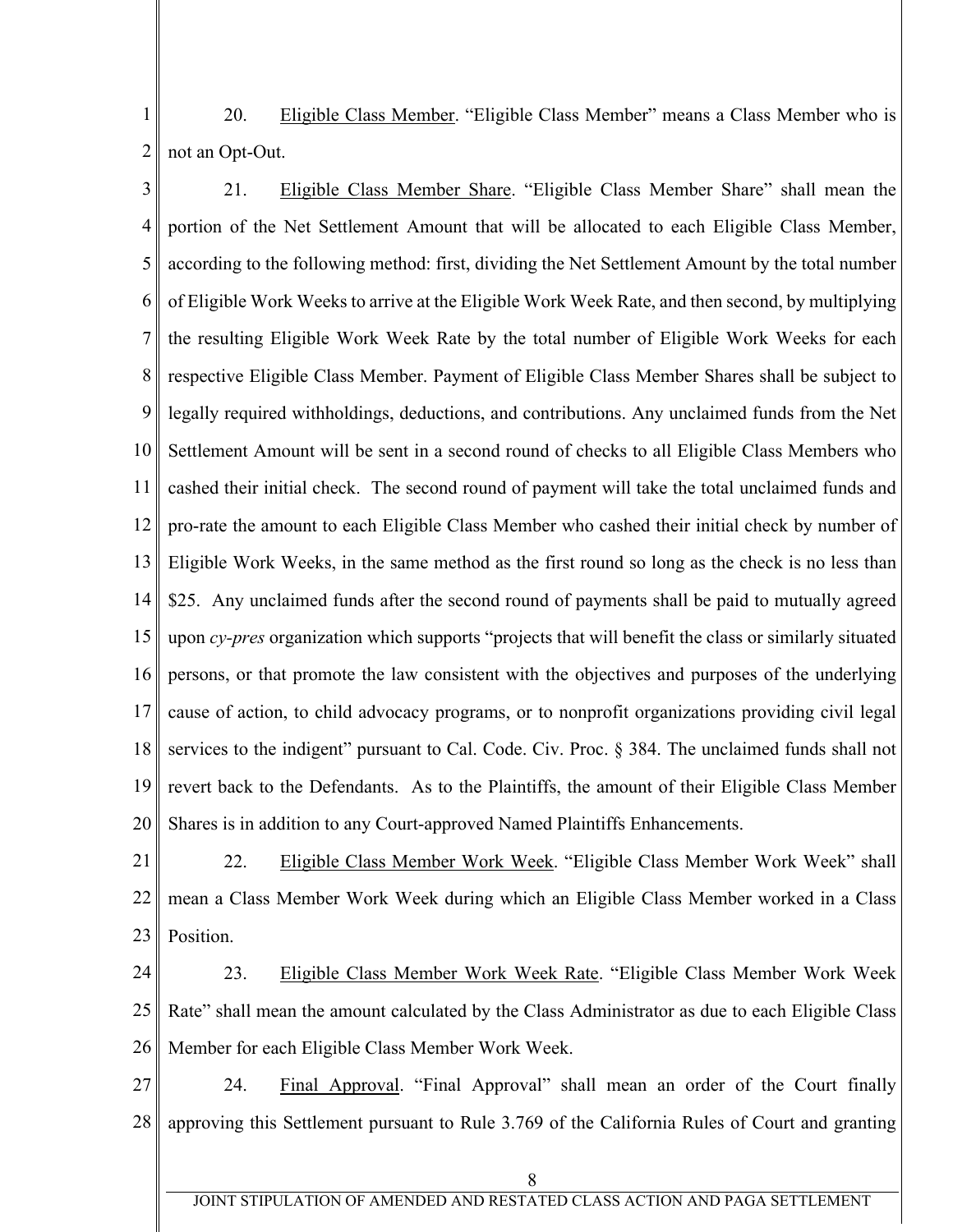1 Class Certification.

2 3 4 25. Final Approval Hearing. "Final Approval Hearing" shall mean the hearing on a motion for Final Approval, scheduled and conducted pursuant to Rule 3.769 of the California Rules of Court.

5 6 7 26. Gross Settlement Amount. "Gross Settlement Amount" means the maximum possible amount Defendant shall pay as a consequence of this Settlement, which is One Hundred Forty-Four Thousand United States Dollars and Zero Cents (\$144,000.00).

8 9 27. Judgment. "Judgment" means a Judgment of the Court in accordance with Rule 3.769(h) of the California Rules of Court.

10 11 28. LWDA. The "LWDA" shall mean the California Labor and Workforce Development Agency.

12 13 14 15 16 17 18 19 20 21 29. LWDA Fund. "LWDA Fund" shall mean the amount payable to the LWDA pursuant to the Joint Stipulation, which shall be Three Thousand United States Dollars (\$3,000). This amount shall be deemed to be seventy-five percent (75%) of an overall amount of Two Thousand Two Hundred Fifty United States Dollars (\$2,250.00) of the Gross Settlement Amount which shall be allocated to PAGA penalties. The remaining amount of such allocation, Seven Hundred Fifty United States Dollars (\$750) shall be deemed part of the Net Settlement Amount and shall be accordingly distributed to each Class Member, regardless of whether they opt-out of being an Eligible Class Member, as consideration for release of the PAGA claims, proportionate to their number of Eligible Class Member Workweeks. Payment to Class Members from the LWDA Fund shall be made through the same method described in Paragraph 21.

22 23 30. LWDA Fund Remainder. "LWDA Fund Remainder" shall mean the amount of Two Hundred Fifty United States Dollars (\$250) referenced in Section I.29 above.

24 25 26 27 28 31. Named Plaintiffs Enhancement. "Named Plaintiffs Enhancement" shall mean the amount approved by the Court to be paid to Plaintiffs Adriana Hayter, Larine Shields, and Taylor Evans in addition to their individual Eligible Class Member Shares, in consideration for their effort in coming forth as a class and PAGA representative, and in consideration for their General Release, as defined herein. The Parties agree that such amounts shall be Four Thousand United States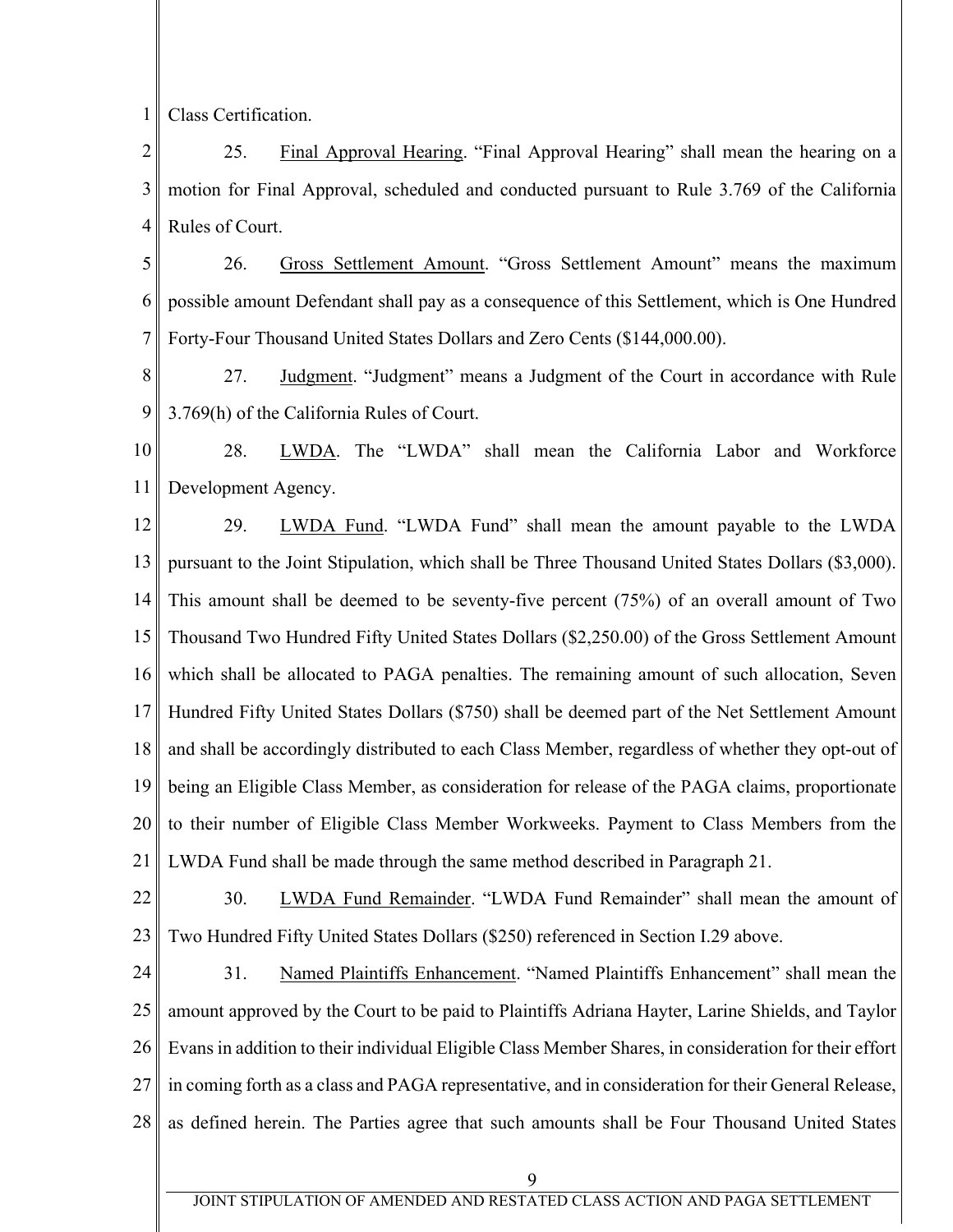1 2 3 Dollars (\$4,000) each, subject to the Court's approval. Plaintiffs Adriana Hayter, Larine Shields, and Taylor Evans must sign a separate Settlement Agreement and General Release the Named Plaintiffs Enhancement.

4 5 6 32. Net Settlement Amount. "Net Settlement Amount" shall mean the Gross Settlement Amount minus (a) Class Administration Costs, (b) Class Counsel Fees and Costs; (c) the LWDA Fund, and (d) the Named Plaintiff Enhancement.

7 8 9 33. Notice Packet: "Notice Packet" shall mean a packet mailed by the Class Administrator pursuant to Section II.6 below, containing the Class Notice, and any other accompanying documents required by this Settlement and/or Preliminary Approval.

10 11 34. Opt-Out(s). "Opt-Out(s)" refers to Class Members who have submitted an Opt-Out Request.

12 13 14 15 35. Opt-Out Request. "Opt-Out Request" means a timely and valid written request for exclusion from the Settlement by a Class Member, pursuant to the provisions of Section II.7 below. 36. PAGA. "PAGA" means the California Labor Code Private Attorneys General Act of 2004, Cal. Lab. Code §§ 2698, *et seq*.

37. Party. "Party" shall mean, individually, one of the Parties, and each of them.

16

17 18 19 20 21 38. Preliminary Approval. "Preliminary Approval" shall mean an order of the Court preliminarily approving this Settlement pursuant to Rule 3.769 of the California Rules of Court, granting conditional Class Certification for purposes of the Class Administration Procedures, certifying Class Counsel, approving the form of Class Notice, establishing Class Administration Procedures, and scheduling a Final Approval Hearing.

22 23 24 39. QSF / Qualified Settlement Fund. "QSF" or "Qualified Settlement Fund" shall mean the Qualified Settlement Fund established by the Class Administrator for the payment of the Settlement Payment Amount.

25 26 27 28 40. Released Claims. The term "Released Claims", as applied to releases by Eligible Class Members, shall mean "any and all facts and claims asserted in the Action or any other claims, demands, obligations, actions, causes of action, liabilities, debts, promises, agreements, attorneys' fees, losses or expense, known or unknown, suspected or unsuspected,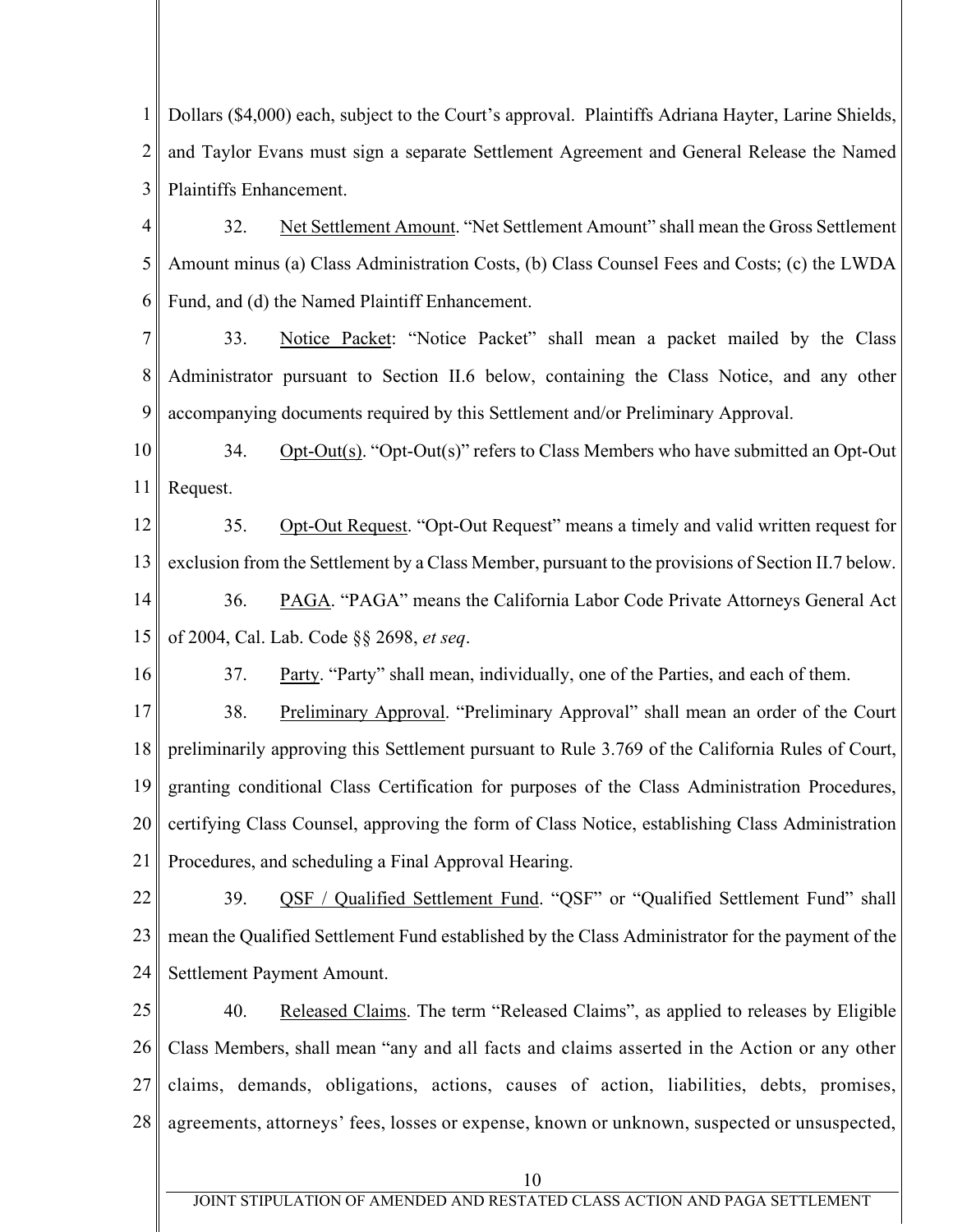1 2 3 4 5 6 7 8 9 10 11 12 13 14 15 16 17 filed or unfiled, that they may have or had had arising out of any known or unknown fact, condition or incident occurring prior to the Date of Preliminary Approval that could have been asserted based on the facts alleged in the Action, including but not limited to any and all claims for PAGA penalties, for paid sick leave under California Labor Code § 246, for interference with employee use of paid sick leave under California Labor Code § 246.5, for failure to provide paid sick leave in violation of San Francisco Administrative Code, Chapter 12W, 12W.3, 12W.4, 12W.7, for intentional misrepresentation, for fraud, for fraud by concealment, for violations of California Business & Professions Code §§ 17200, *et seq.*, for violations of the California Labor Code governing: meal and rest breaks; unpaid wages, including minimum wages, regular wages, overtime and double time wages; unpaid reimbursements; wage statement violations and separation pay violations, including but not limited to violations of Labor Code §§ 200, 201, 202, 203, 204, 218, 218.5, 218.6, 226, 226.3, 226.7, 246, 246.5, 248.5, 351, 450, 500, 510, 512, 558, 1174, 1174.5, 1194, 1194.2, 1197, 1197.1, 1198, and 1199, 8 Cal. Code of Regulations § 11050 and IWC Wage Order 4-2001, Sections 1, 2, 3, 4, 5, 6, 7, 8, 9, 11 and 12." Regardless of whether Class Members opt-out of the Class Settlement, this Settlement shall release all PAGA claims as alleged on behalf of all Class Members.

18 19 20 21 22 23 24 25 26 The term "Released Claims" or "General Release," as applied to the Named Plaintiffs, shall refer to the Named Plaintiffs' additional general release of all claims, known or unknown as follows: Named Plaintiffs release Defendants, the Released Parties, and each of their respective subsidiaries, affiliates, predecessors or successors in interest, officers, directors, owners, managers, shareholders, employees, attorneys, agents, assigns, insurers, and re-insurers of any of them, from all claims, demands, rights, liabilities and causes of action of every nature and description whatsoever, known or unknown, asserted or that might have been asserted, whether in tort, contract, or for violation of any state or federal statute, rule or regulation arising out of, relating to, or in connection with any act or omission by or on the part of any Defendant.

27 28 With respect to the General Release, Named Plaintiffs stipulate and agree that, upon the Date of Preliminary Approval, Named Plaintiffs shall be deemed to have expressly waived and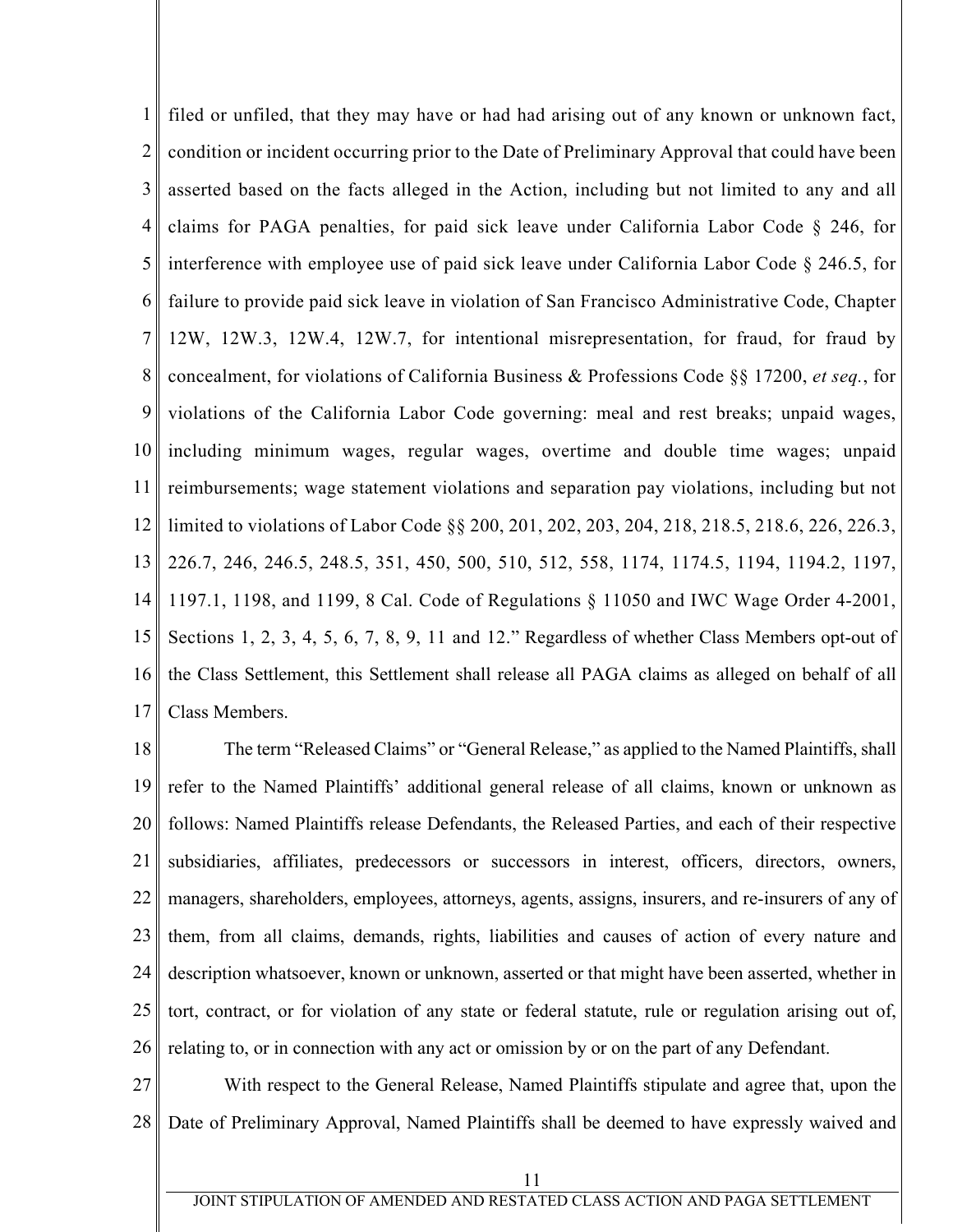1 2 3 relinquished, to the fullest extent permitted by law, the provisions, rights and benefits of Section 1542 of the California Civil Code, or any other similar provision under federal or state law, which provides:

4

5

6

7

**Section 1542. [Certain Claims Not Affected By General Release.] A general release does not extend to claims that the creditor or releasing party does not know or suspect to exist in his or her favor at the time of executing the release and that, if known by him or her would have materially affected his or her settlement with the debtor or released party.** 

8 9 10 11 12 13 Accordingly, if the facts relating in any manner to this Settlement are found hereafter to be other than or different from the facts now believed to be true, the release of claims contained herein shall be effective as to all unknown claims. Notwithstanding the foregoing provisions, the General Release by Named Plaintiffs does not constitute a waiver of any claims that cannot by law be waived, including claims for workers' compensation, disability insurance, or unemployment insurance.

14 15 16 17 18 19 41. Released Parties. The term "Released Parties", shall mean Defendants Lisa Wasserman, Katrin Ewald, Ewald and Wasserman Research Consultants, LLC, their parents, subsidiaries, affiliates, insurers, related entities and divisions, and its and their respective: (i) predecessors, successors, and assigns, and (ii) current and former agents, heirs, executors, administrators, principals, officers, directors, shareholders, employees, founders, members, assigns, insurers, attorneys, and all other claiming through and by any of them.

20 21 22 23 24 25 26 27 28 42. Settlement Payment Amount. "Settlement Payment Amount" means the Gross Settlement Amount, consisting of several elements including, without limitation: Eligible Class Member Shares, Class Administration Costs, the Named Plaintiff Enhancements, the LWDA Fund, Class Counsel Fees and Costs, the Net Settlement Amount, and Eligible Class Members' portion of withholdings, contributions, deductions, taxes, fees and any other amounts due to government agencies and/or tax authorities in relation to any payments pursuant to this Agreement. 43. Void *Ab Initio*. "Void *Ab Initio*" shall mean a circumstance in which this Agreement is null and void and the Parties shall be returned to conditions such that the Agreement had never been entered into. Such circumstance will be deemed to exist only if any of the following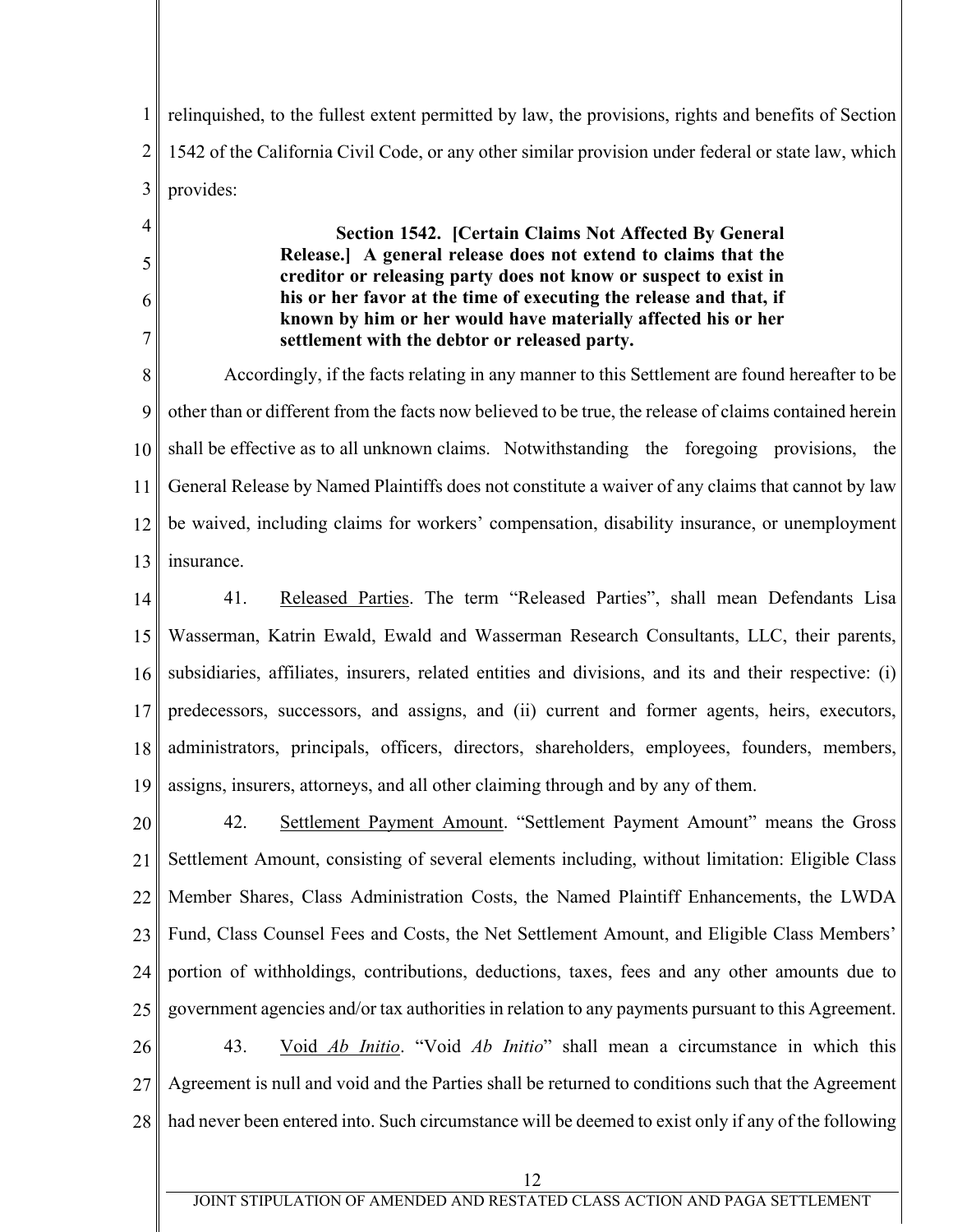1 2 3 4 5 6 7 8 having occurred: (a) the Court has so ordered; (b) any of the Parties has materially breached this Agreement and either such breach cannot be cured, or after reasonable notice to the breaching Party and a reasonable opportunity to cure such breach to the satisfaction of the non-breaching Parties, the breaching Party has failed to do so, unless (i) the non-breaching Parties have stipulated in writing that such breach is non-material; or (ii) the Court has ruled that such un-cured or uncurable breach is non-material; (c) conditions have become such (including, for example, that the Court has refused to approve the Settlement) that the Effective Date has not occurred and cannot occur in the future; and/or (d) as otherwise specifically provided for in this Agreement.

9 10 11 44. Work Week. "Work Week" shall mean a continuous period of seven (7) calendar days, commencing with Sunday at 12:00 a.m., wherein any such calendar days in such period, are also within the Class Period.

12

## **II. TERMS AND CONDITIONS OF SETTLEMENT**

13 14 In addition to the definitional elements set forth above, the terms and conditions of the class settlement shall be as follows:

15 16 17 18 19 1. Amendment of Complaint to Include PAGA Claim and Provide LWDA Notice for Settlement Purposes Only. The Parties stipulate that Plaintiffs' Counsel will amend the Complaint to include a PAGA Claim, and provide timely notice to the LWDA. After 65 days of providing the LWDA with notice of the PAGA Claim, Plaintiffs agree that the Release in Section I.40 will release that PAGA Claim for the consideration set forth in Section I.29, above.

20 21 22 23 24 25 26 27 28 2. Contentions and Defenses: Compromise. The Parties have determined that this Settlement represents a fair and reasonable compromise of disputed claims for wages and other monetary and non-monetary relief, following a reasonably thorough investigation. The Parties have entered into this Settlement to avoid the inherent risks and costs of further litigation. Named Plaintiffs do not stipulate that this Settlement represents the maximum extent of such relief to which they or the Class would be entitled if the Actions were to be further litigated. Defendants do not stipulate that, should the Action be further litigated, Named Plaintiffs and/or the Class would be entitled to any relief whatsoever. Neither Named Plaintiffs nor Defendants admit to any unlawful conduct or wrongdoing. The Parties hereby reserve all of their rights to litigate the Action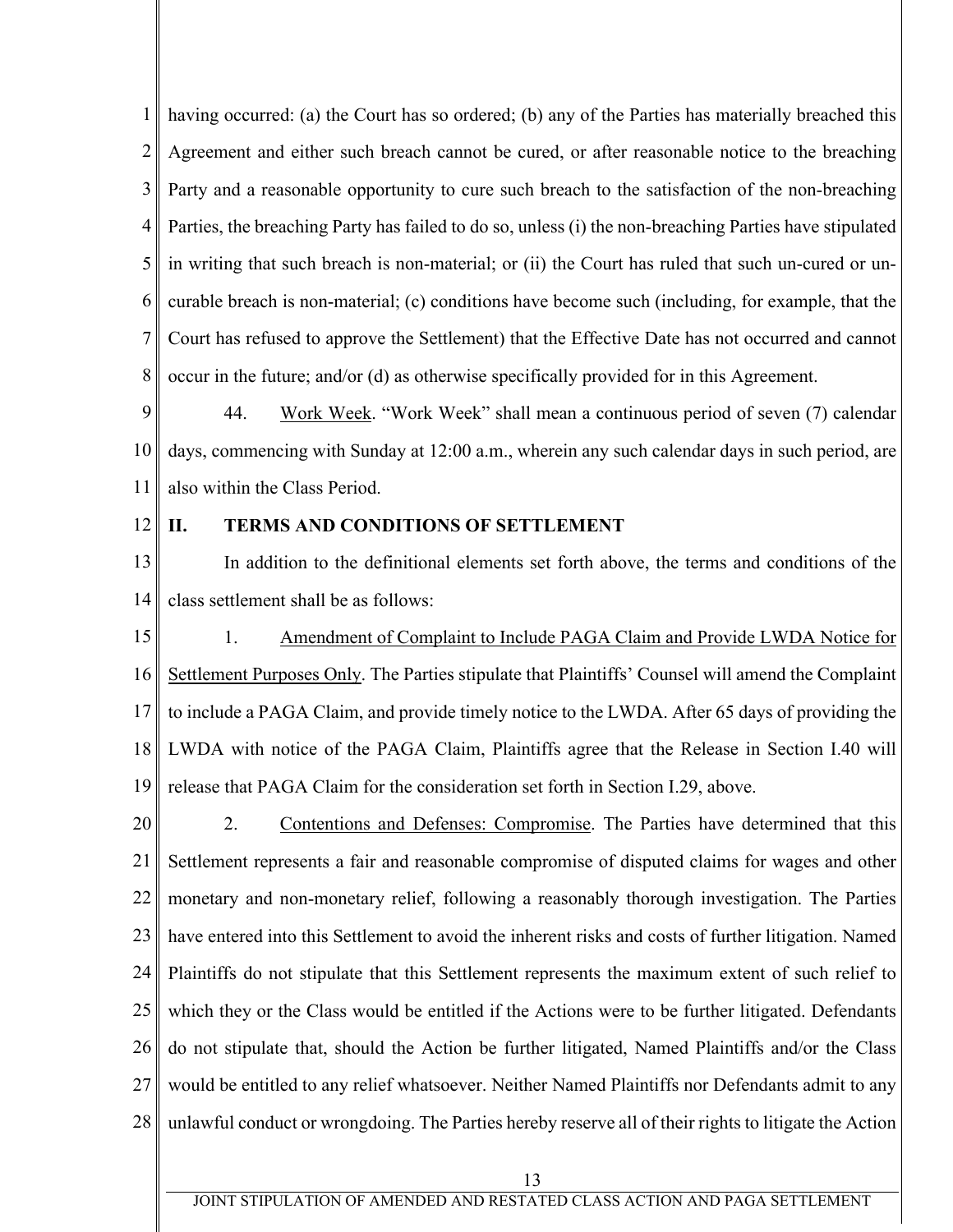1 and seek all available forms of relief should this Settlement not be given effect.

2 3 4 5 6 7 8 9 10 11 12 13 14 15 16 17 18 19 20 21 22 23 24 25 26 3. Confidentiality and Class Member Communications. Until Class Counsel files a Motion for Preliminary Approval, the Parties will keep the existence and terms of Settlement strictly confidential. Until such time, Class Counsel may discuss the terms of this Settlement with Class Members other than the Named Plaintiffs only if such additional Class Members initiate contact with Class Counsel in such regard. No Party or their counsel may otherwise make any public statement or comment or make any disclosures of any kind about this Settlement to anyone, including without limitation, the public, or press, or on any public or semi-public forum on the internet (such as social media) without the express written permission of each of the other Parties. Such confidentiality provisions shall remain in force following Preliminary Approval as well, with the following exceptions: (a) the Class Administrator may take steps reasonably necessary to perform Class Administration Duties; (b) Class Counsel and Named Plaintiffs may take reasonably necessary steps to perform their duties as such; and (c) Class Counsel may list or disclose this Action and Settlement as among their handled cases in court filings or motions only, but may not disclose the terms of the Settlement on any firm publication or other public media. In the interest of permitting the Class Notice and administration process to function on its own, Named Plaintiffs themselves agree not to discuss this Settlement with any Class Members or any other individuals except for their attorneys, financial representatives, accountants and/or spouse. Defendants agree not to discourage Class Members from, and agree not to encourage them to, exercise any of their rights or obligations pursuant to this Agreement. Defendants will instruct their officers, directors, managers and supervisors that that, should they be contacted by Class Members or persons who believe they may be Class Members in relation to this Agreement, such officers, directors, managers and supervisors should make no comment except by directing the employees to Defendants' administrators, who will be instructed to direct such Class Members to the Class Administrator and to provide such Class Members with contact information for the Class Administrator.

27 28 4. Preliminary Approval. As soon as possible following execution of this Agreement and the amendment of the Complaint to include the PAGA Claim, Class Counsel shall move the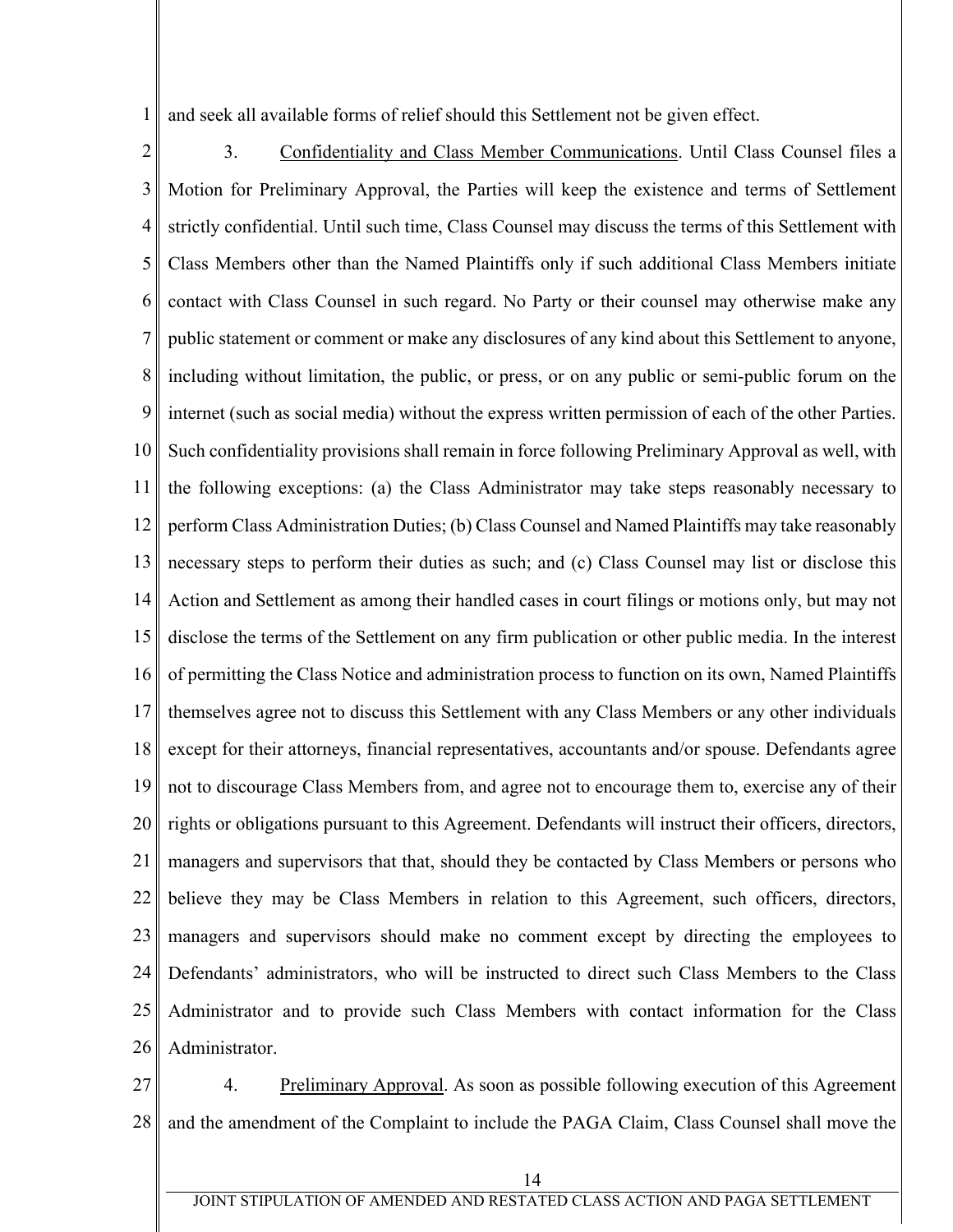1 2 3 Court for Preliminary Approval. Class Counsel will submit therewith a proposed order and any necessary declarations in support of Preliminary Approval. The Parties shall give all reasonable cooperation necessary to obtain Preliminary Approval from the Court.

4 5 6 7 8 9 10 5. Class Administration Procedures – Class List. Within fourteen (14) days of Defendants' receipt of notice of entry of Preliminary Approval, Defendants shall cause to be delivered by email or otherwise to the Class Administrator a list of the Class Members that includes their names, last known home address(es), full social security numbers, and dates of employment with Defendants in a Class Position during the Class Period, all of which information shall be based upon Defendant's reasonably available business records and/or the best reasonably available personal knowledge of Defendant's employees and agents.

11

## 6. Class Administration Procedures – Notice to Class.

12 13 14 15 16 17 18 19 Prior to notifying Class Members of their award, the Class Administrator will calculate the estimated Eligible Class Member Shares of each respective Class Member, based upon an assumption that all Class Members will become Eligible Class Members, that no Class Member Objections, Opt-Out Requests, or other disputes pursuant to Section II.7 below will be submitted, and that no Class Members will be added to the Class. The approximate amounts of such estimated Eligible Class Member Shares will be disclosed on an individual basis in each Class Member's respective Class Notice, along with the basis of the calculation of such shares in relation to the number of Class Member Work Weeks for each such Class Member.

20 21 22 23 Within ten (10) days after delivery of the information described in Section II.5 above, the Class Administrator will mail a Notice Packet to each Class Member via email (if available to Defendants) and United States Mail, first class, postage pre-paid to each Class Member's lastknown address.

24 25 26 27 28 If any mailed Notice Packets are returned as undeliverable, then the Class Administrator shall have forty-five (45) days from receipt of notice that a Notice Packet was undeliverable to perform one "skip trace" or similar search and to re-mail the same Notice Packet (or a true and correct copy thereof) to any new addresses disclosed by such search via first-class regular U.S. Mail indicating on the Notice the date it was re-mailed, and including written notice that a Class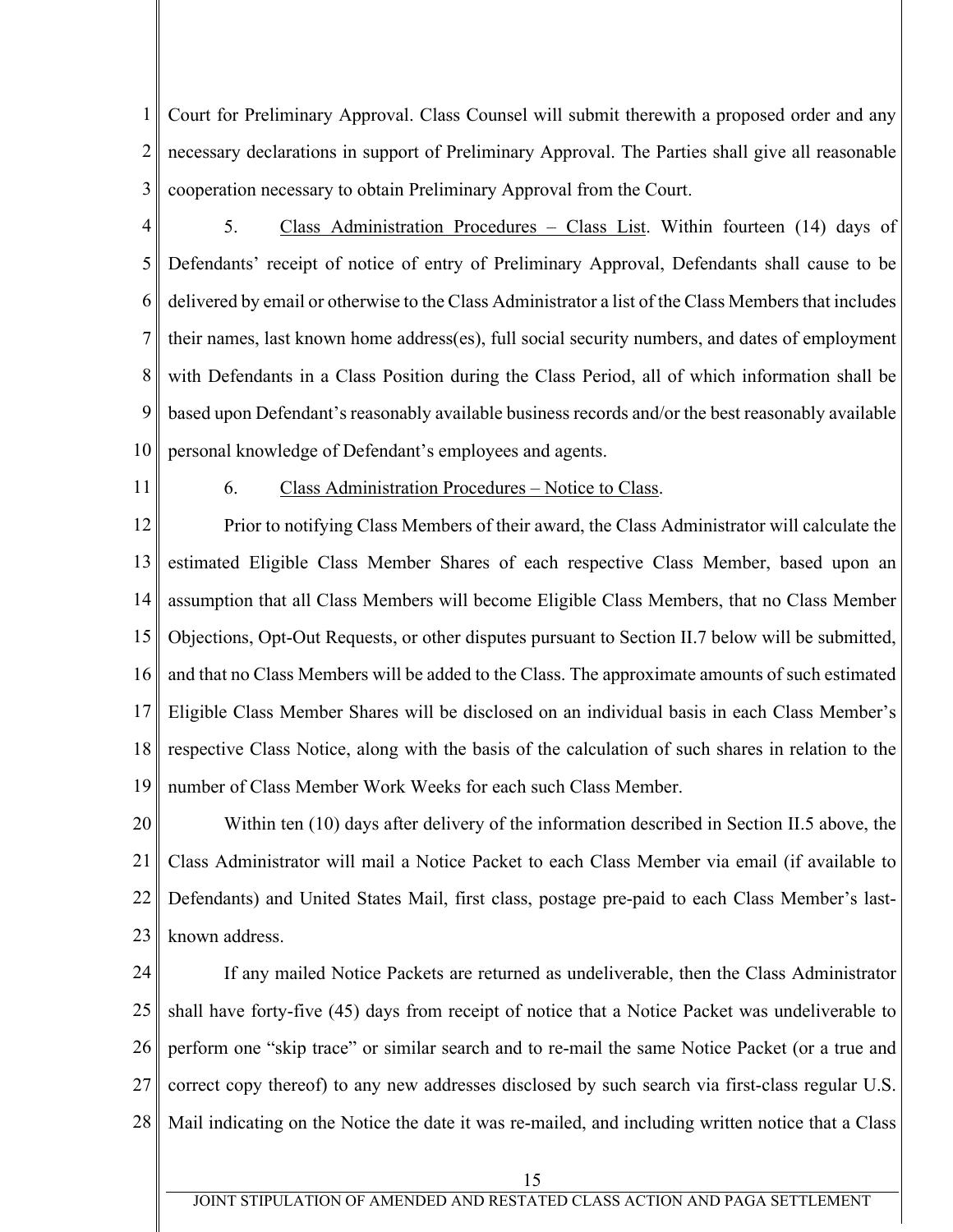1 2 Member has fifteen (15) days to respond to a re-mailed Notice via either Objection or Opt-Out Request.

3 4 5 6 7 8 If the process set forth in this paragraph and any other procedures ordered by the Court are followed, the Class Notice will be deemed to have been adequately provided to all Class Members. In the event the procedures in the Agreement are followed and a Class Member, nonetheless, does not receive the Notice Packet, the intended recipient shall remain a Class Member, and will be deemed an Eligible Class Member, unless such intended recipient submits a Class Member Objection or Opt-Out Request.

9 10 11 7. Class Administration Procedures - Class Member Objections, Opt-Out Requests, and Disputes Concerning Class Member Status and Number of Class Member Work Weeks

12 13 14 15 16 17 18 19 20 (a) *Class Member Objections – Filing and Service*: Any member of the Settlement Class who wishes to make a Class Member Objection must give written notice to the Class Administrator, with such notice being received by the Class Administrator within sixty (60) days of mailing of the Notice Packets to the Class Members. Such written notice shall contain the relevant Class Member's name, address, telephone number, and signature, as well as a statement to the effect that the Class Member objects to the settlement, the basis and/or reason for such objection. A signature by the relevant Class Member's authorized representative, such as an attorney, is sufficient. Timely Class Member Objections will not be rejected for technical reasons or deficiencies.

21 22 23 24 25 26 27 28 (b) *Class Member Objections* – *Responses*: Upon receipt of any documents purporting to be Class Member Objections, the Class Administrator shall forthwith forward such documents to Class Counsel and Defendants' Counsel by e-mail and United States Mail. Following receipt of such documents, Class Counsel and Defendants' Counsel shall confer regarding such documents purporting to be Class Member Objections. Class Counsel shall file with the Court, in a separate document along with their motion for Final Approval, a joint statement, not to exceed ten (10) pages, containing the Parties' points and authorities in response to such documents purporting to be Class Member Objections, along with copies of such Class Member Objections.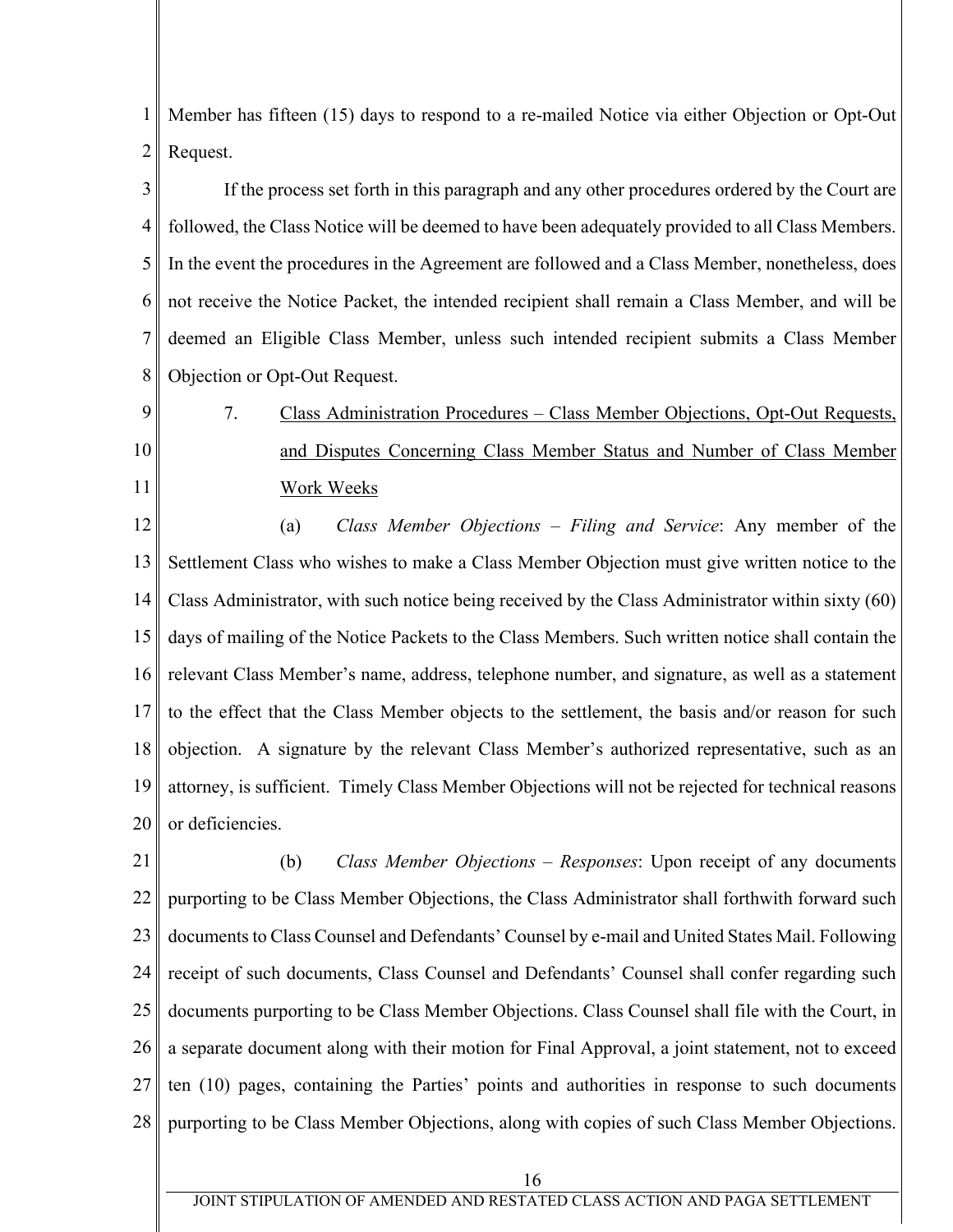1 2 3 4 5 6 7 8 9 10 11 If the Parties' responses differ in any respect, the jointly-held positions shall be set forth in a separately entitled section, and the differently-held positions shall be set forth in further separatelyentitled sections of the joint response. The Parties may attach evidence to the joint response, which shall not count toward the page limit. If the volume of documents purporting to be Class Member Objections is sufficiently large such that ten (10) pages is insufficient for the joint response, the Parties (or any of them) may apply to the Court for an increase in the number of such pages. Should the Parties receive any untimely-filed, received, or sent documents purporting to be Class Member Objections (or should the Parties receive them less than ten (10) days prior to any due date for the motion for Final Approval), the Parties may file a further such joint response at any time prior to the Final Approval Hearing, but in any event not later than ten (10) days after receiving such untimely documents.

12 13 14 15 16 17 18 19 20 21 22 23 24 25 26 27 28 (c) *Opt-Out Requests*: Any member of the Settlement Class who wishes to make an Opt-Out Request must deliver written notice (to include the relevant Class Member's name, address, telephone number, and signature) to such effect to the Class Administrator, with such notice being received by the Class Administrator within sixty (60) days of mailing of the Notice Packets to the Class Members. A signature by the relevant Class Member's authorized representative, such as an attorney, is sufficient. Such written notice shall set forth a statement to the effect that the Class Member does not wish to be part of, to be bound by, and/or to receive funds pursuant to the Settlement. Timely Opt-Out Requests will not be rejected for technical reasons or deficiencies. The Class Administrator shall give Class Counsel and Defendant's Counsel no less than weekly notice of the number of Class Members who have submitted Opt-Out Requests, as well as copies of any such Opt-Out Requests upon request. Should any of the Parties wish to dispute the validity of any documents purporting to be Opt-Out Requests, they shall notify the Class Administrator and all other Parties via e-mail and U.S. Mail within ten (10) days of receiving such documents, and in so doing they shall state the factual and legal basis for such dispute. Prior to the deadline for submitting its declaration described in Section II.8 below, the Class Administrator shall make a determination as to the validity of the disputed Opt-Out Requests, and shall set forth its determinations in such declaration. The Class Administrator's decisions in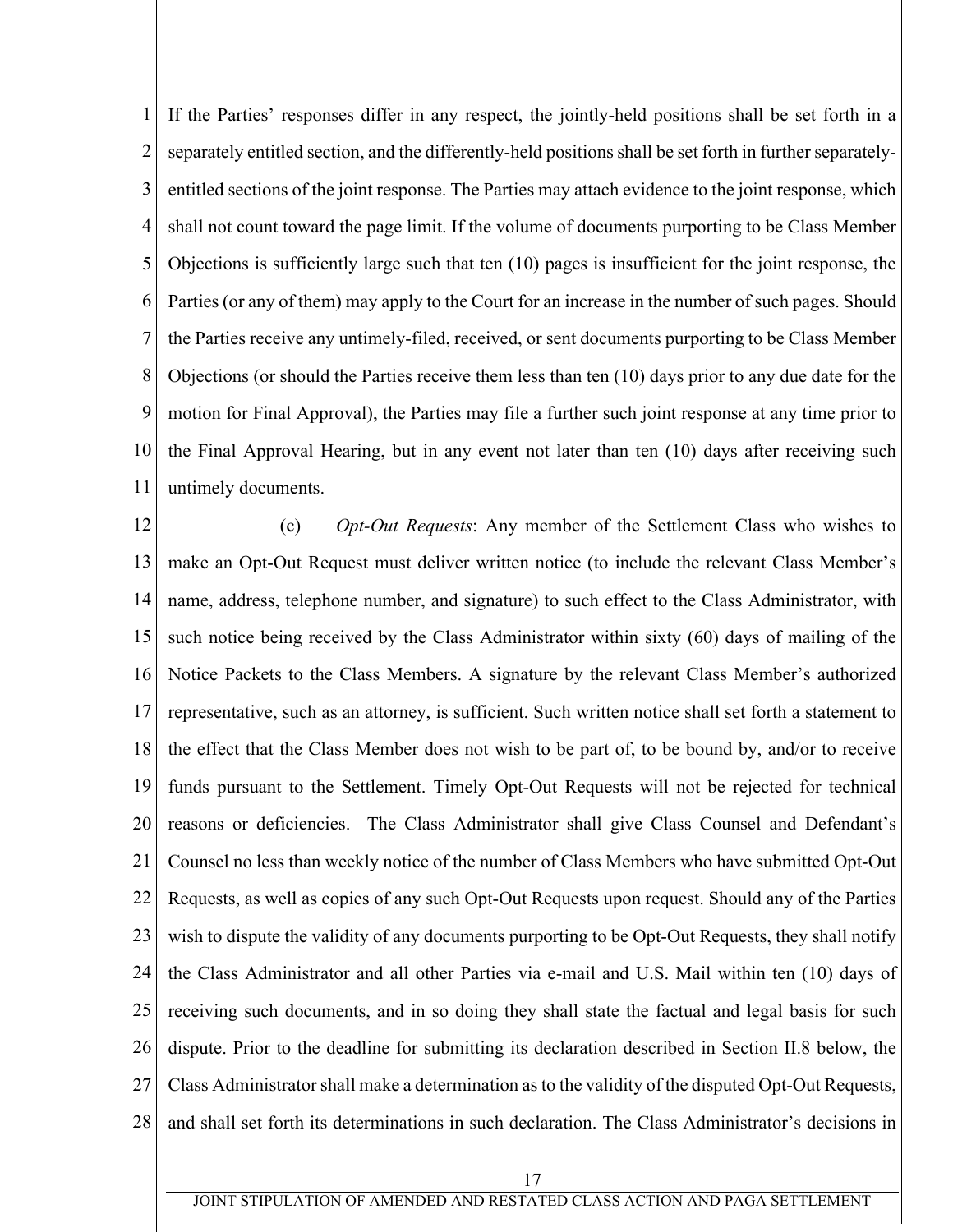1 such regard shall be final and binding.

2 3 4 5 6 7 8 9 10 11 12 13 14 (d) *Disputes Concerning Class Member Status:* Should any person who does not receive a Class Notice directed to him or her wish to come forward purporting to be a Class Member, such person shall notify the Class Administrator, no later than sixty (60) days after the Class Administrator's mailing of the Class Notice Packets. The Class Administrator shall forthwith send any such documents to Class Counsel and Defendants' Counsel via email and/or United States Mail. Upon receipt of such notice, Defendants shall investigate the matter, including with reference to their business records, and shall determine whether the person is a Class Member. Then, within ten (10) days of receipt of such notice, Defendants shall notify the Class Administrator and Class Counsel as to its determination of the person's status as a Class Member. Defendants' determination in such regard shall control. If the person is determined to be a Class Member, the Class Administrator shall mail that person a Notice Packet, whereupon the same procedures for submitting Class Member Objections, Opt-Out Requests, and Disputes Concerning Work Weeks set forth in this Agreement shall apply to such person.

15 16 17 18 19 20 21 22 23 24 25 26 27 28 (e) *Disputes Concerning Class Member Work Weeks*: The Class Notices sent to each Class Member shall separately set forth that person's estimated number of Class Member Work Weeks, which will be calculated based Defendants' records. If for any reason a Class Member disagrees with such estimate, such Class Member shall deliver written notice to such effect to the Class Administrator, with such notice being received by the Class Administrator within sixty (60) days of mailing of the Notice Packets to the Class Members. Such notice shall set forth the Class Member's basis for such disagreement, including any and all documents supporting such basis. Upon receipt of such notices, the Class Administrator shall forthwith send it to Class Counsel and Defendant's Counsel, via e-mail and United States Mail. Defendant shall investigate the matter, including by examining its business records, and shall, within ten (10) days of receiving notice, inform Class Counsel and the Class Administrator as to its determination regarding the Class Member's number of Class Member Work Weeks. In the event that the Class Member does not provide any supportive documentation, Defendants' determination shall control. In the event that the Class Member does provide supportive documentation, Defendants shall,

18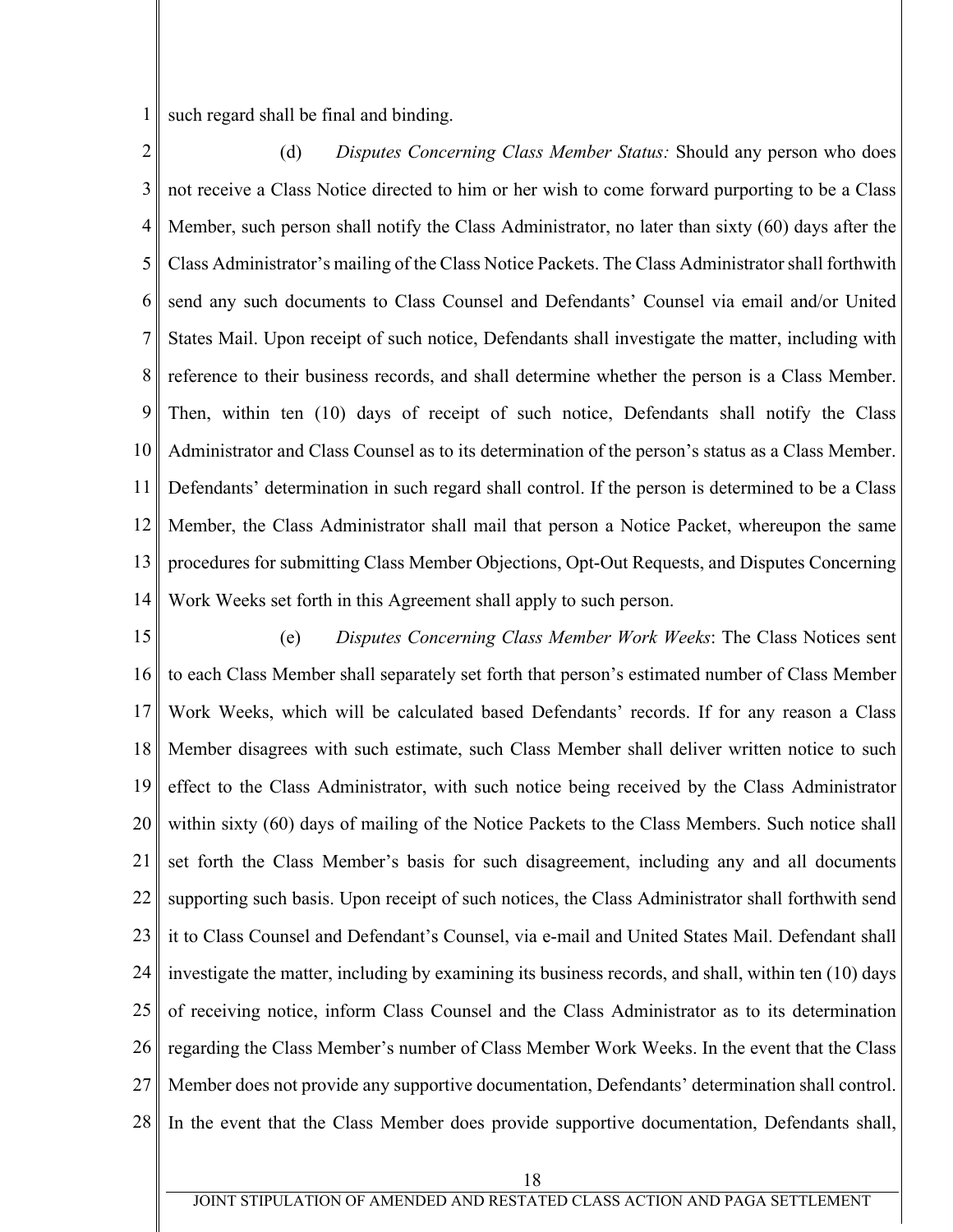1 2 3 4 5 6 within the same ten (10) day period, either notify the Class Administrator and Class Counsel that they stipulate to the Class Member's assertions regarding his or her number of Class Member Work Weeks, or shall notify them that they dispute such assertions, and shall provide the Class Administrator and Class Counsel with their proposed determination, and the factual basis therefor, and any supporting documentation. The Class Administrator shall then determine the Class Member's number of Class Member Workweeks, and its determinations shall control.

7 8 9 (f) Named Plaintiffs hereby agree that they will not submit a Class Member Objection or an Opt-Out Request. Any submissions by Named Plaintiffs purporting to be a Class Member Objection or an Opt-Out Request shall be null and void.

10 11 12 13 14 15 (g) No determinations by Defendants, the Class Administrator, the Court, or any other person or entity pursuant to this Section II.7 shall have the effect of increasing the amount of the Gross Settlement Amount. Rather, any additional amounts to be distributed to any Class Member as a result of the resolution of such disputes shall be made in conjunction with and subject to a proportionate reduction in other Eligible Class Members' Eligible Class Member Shares, with specific amounts to be determined by the Class Administrator.

16 17 18 19 20 21 22 23 24 25 26 27 28 8. Class Administration Procedures – Class Administrator Declaration. Within ten (10) days of the expiration of all the time periods provided for in Sections II.5 through II.7 above, the Class Administrator shall provide Class Counsel and Defendants' Counsel with the Class Administrator Declaration. Should the Class Administrator be unable to provide the Class Administrator Declaration at such time, it shall forthwith notify Class Counsel and Defendants' Counsel, who shall cooperate with the Class Administrator to forthwith remedy any such inability. 9. Motion for Final Approval. By the later of (a) ten (10) days of Class Counsel's receipt of the declaration required of the Class Administrator by Section II.8 above; or (b) sixteen (16) court days prior to the Final Approval Hearing, Class Counsel shall file and serve upon Defendant and the Class Administrator a motion for Final Approval, and shall include the Class Administrator's declaration with such filing. Should the date of Class Counsel's receipt of the Class Administrator Declaration be less than ten (10) days prior to the court day that is sixteen (16) court days prior to the Final Approval Hearing, Class Counsel shall make reasonable efforts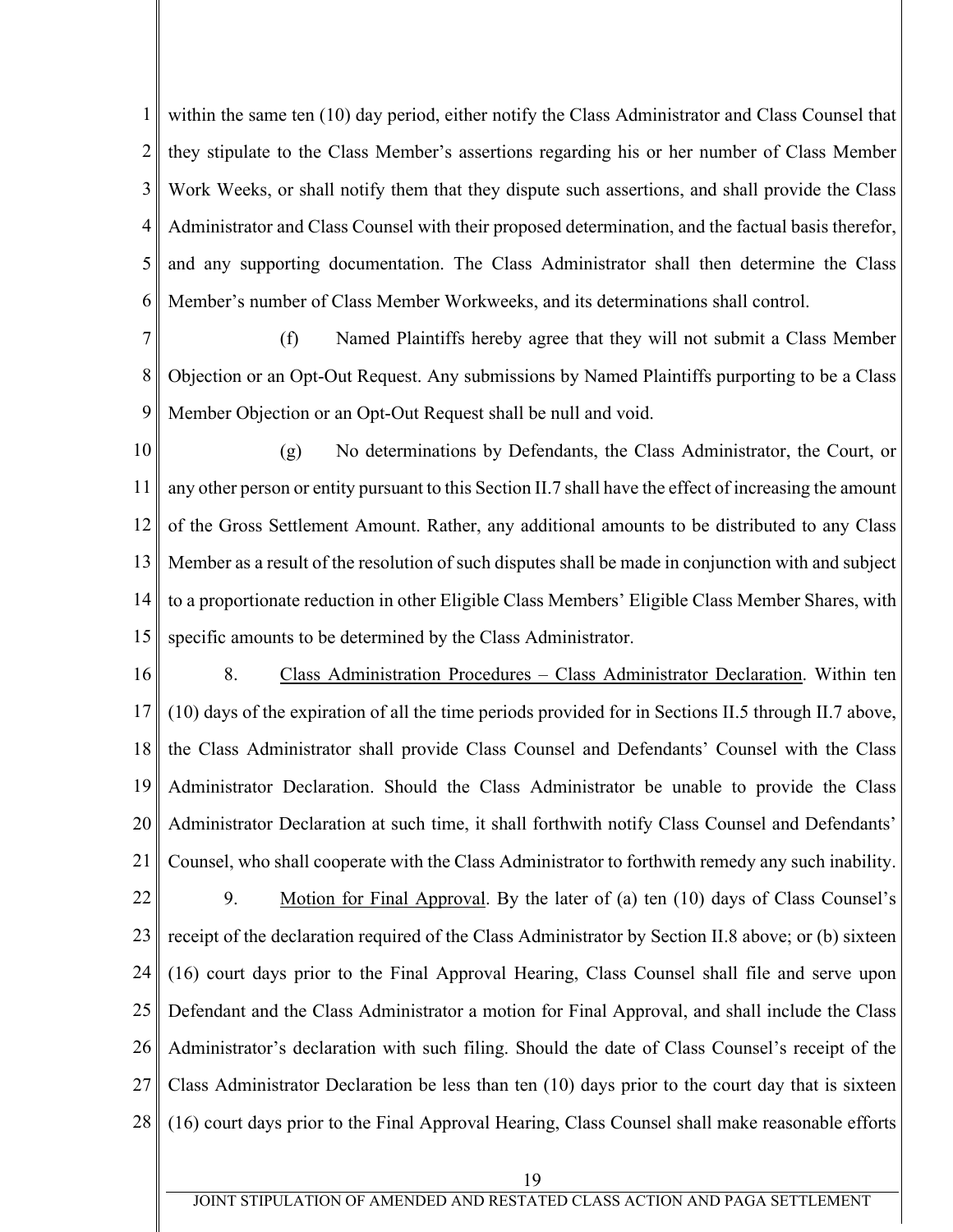1 2 3 4 5 6 to file its motion for Final Approval not later than sixteen (16) court days prior. If Class Counsel is unable to do so, or if Class Counsel otherwise believe based on other circumstances they will not be able to file a timely motion for Final Approval, they shall seek *ex parte* or other emergency relief from the Court in the form of shortening of the time for filing and serving the Motion for Final Approval, or re-scheduling of the Final Approval Hearing. Defendants shall cooperate in the seeking and obtaining of such relief.

7 8 9 10 11 12 10. Release. The Settlement includes a release of Released Claims against the Released Parties for the Class Period. Each Eligible Class Member shall be deemed, as of the Date of Preliminary Approval, to have provided and to be subject to the release of Released Claims against the Released Parties set forth in herein. Named Plaintiffs additionally agree that as of the Date of Preliminary Approval, each of them will be deemed to have provided and to be subject to the General Release in favor of the Released Parties set forth herein.

- 13 14 15 16 17 18 19 20 11. Enforcement. This Agreement is enforceable pursuant to California Rule of Court 3.769(h). If any Party is required to seek relief for an alleged breach of this Agreement, the prevailing party shall be awarded its reasonable attorney's fees and costs including, if necessary, attorney's fees in connection with collection efforts or enforcement of the confidentiality provisions of this Agreement; provided however, that the aggrieved Party shall be required to give notice to the opposing Party and meet and confer regarding the alleged breach before filing any motion, or application for enforcement of, this Agreement. This provision applies only to the signatories of this Agreement, and does not apply generally to Class Members.
- 21
- 12. Taxation and Withholding; Settlement Checks.

22 23 24 25 26 27 28 (a) *Allocation*. The Parties agree that Thirty-Three and 1/3 Percent (33.33)% of the Net Settlement Amount shall be allocated to Form W-2 wages, Thirty-Three and 1/3 Percent (33.33)% of the Net Settlement Amount shall be allocated to interest subject to Form 1099 report, and Thirty-Three and 1/3 Percent (33.33)% of the Net Settlement Amount be allocated to penalties (including the LWDA Fund Remainder) and other non-wages subject to Form 1099 reporting, and that the same allocations shall apply to each of the Eligible Class Member Shares. This allocation is for purposes of this Settlement only. Defendants will be responsible for the employer's share of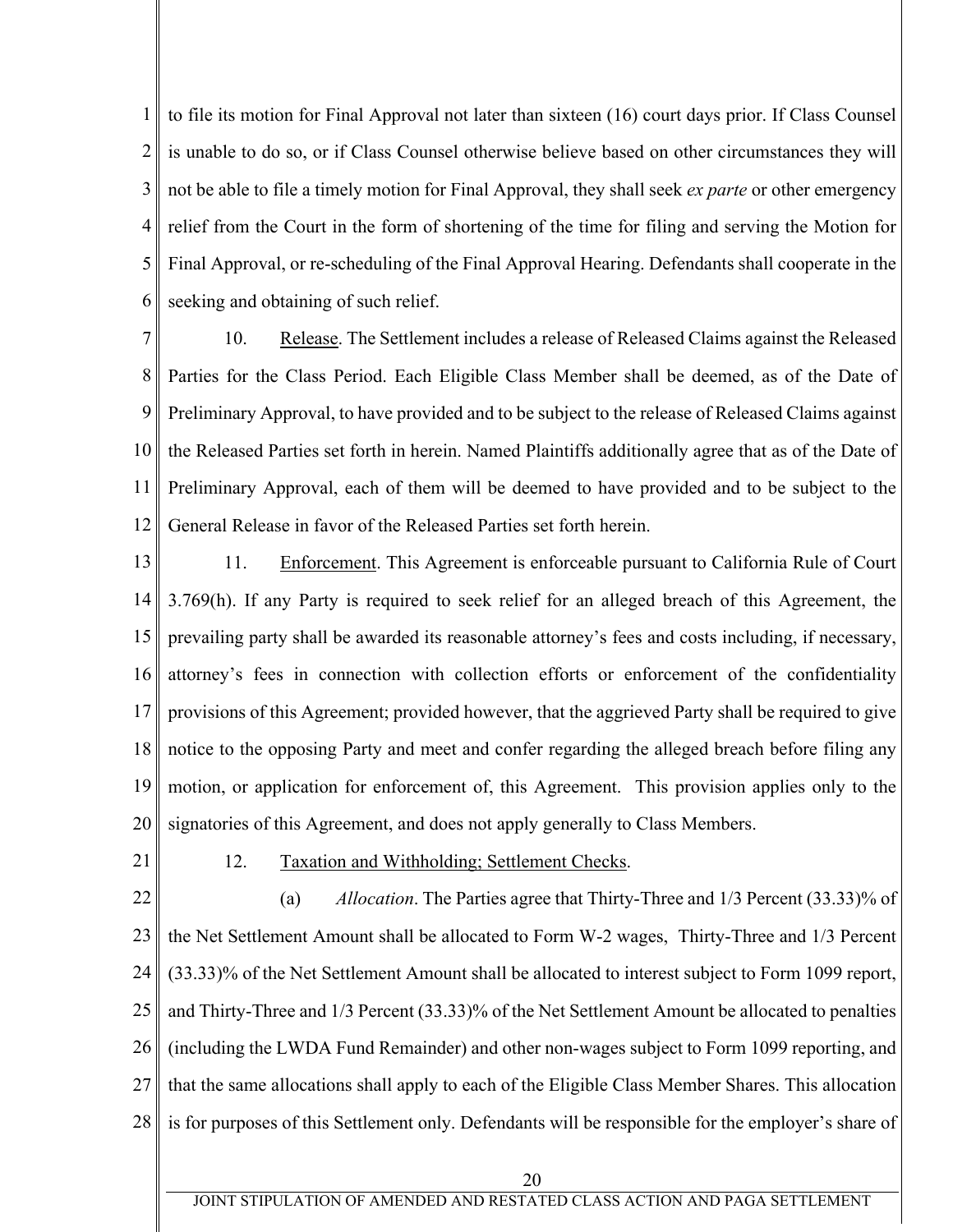1 2 3 4 5 6 7 8 9 10 11 12 the taxes on the Thirty-Three and 1/3 Percent (33.33)% of the Net Settlement Amount shall be allocated to Form W-2 wages. The Class Administrator will pay from the QSF each Eligible Class Member Share, the Eligible Class Members' shares of payroll taxes, deductions, contributions, and other amounts required to be paid to government agencies and/or tax authorities. The payment of such taxes, deductions, contributions and other amounts shall be calculated based upon Defendants' reasonably available records. The Class Administrator shall provide reasonable notice to Defendants' Counsel of any records required for purposes of computing taxes, deductions, contributions and other amounts, and Defendants shall undertake reasonable efforts to provide the Class Administrator with same. The Class Administrator shall provide, as appropriate, an IRS Form W-2 and Form 1099, and any other tax documentation required by law, to each Eligible Class Member payee. Any necessary employer tax contributions resulting from issuance of the Settlement shall be deducted from the Net Settlement Amount.

13 14 15 16 17 18 19 20 21 22 23 24 25 26 27 28 (b) *Circular 230 Disclaimer*. Each of the Parties acknowledges and agrees that (1) no provision of this Agreement, and no written communication or disclosure between or among the Parties or their respective counsel and/or other advisers is or was intended to be, nor shall any such communication or disclosure constitute or be construed or be relied upon as, tax advice within the meaning of United States Treasury Circular 230 (31 CFR part 10, as amended); (2) each Party (a) has relied exclusively upon his, her or its own, independent legal and tax advisors for advice (including tax advice) in connection with this Agreement, (b) has not entered into this Agreement based upon the recommendation of any other Party or any Counsel or advisor to any other Party, and (c) is not entitled to rely upon any communication or disclosure by any other Counsel or advisor to any other Party to avoid any tax penalty that may be imposed on that Party; and (3) no attorney or advisor to any other Party has imposed any limitation that protects the confidentiality of any such attorney's or advisor's tax strategies (regardless of whether such limitation is legally binding) upon disclosure by the Party of the tax treatment or tax structure of any transaction, including any transaction contemplated by this Agreement. Neither Class Counsel nor Defendants or their Counsel will provide tax or financial advice, and Class Members are advised to seek independent professional advice as to the tax or financial consequences of any payment they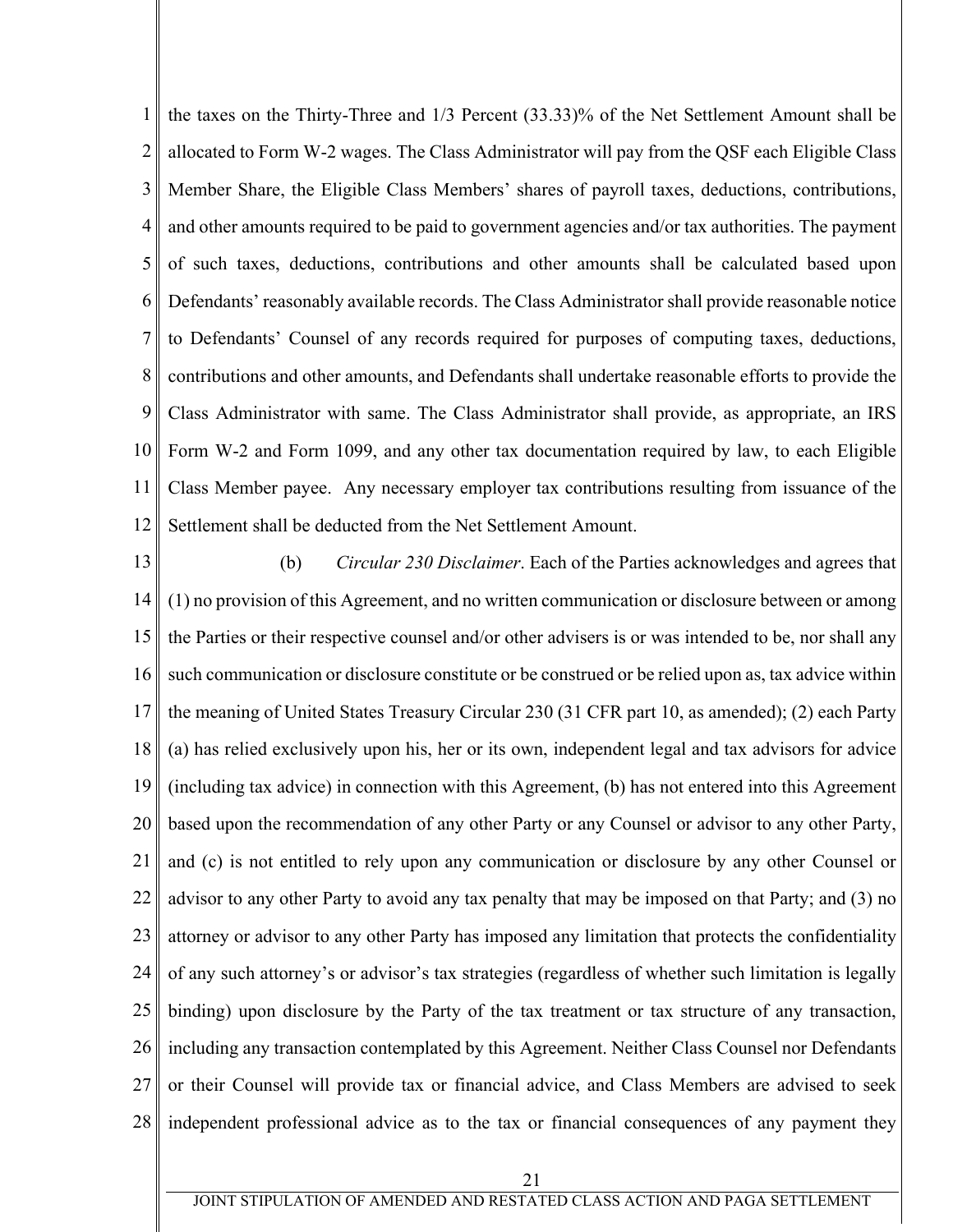1 receive, or may receive, as Class Members.

2 3 4 5 (c) *No Effect on Employee Benefits*. The Eligible Class Member Shares shall be deemed not to be pensionable earnings and shall not have any effect on the eligibility for, or calculation of, any employee benefits (e.g., vacations, holiday pay, retirement plans, etc.) of the Eligible Class Members.

6 7 8 (d) *Non-Negotiated Instruments of Payment*. The expiration date of any instruments of payment issued by the Class Administrator to Eligible Class Members will be one hundred eighty (180) days from the date such instruments are issued and sent.

9 10 11 12 13 14 15 16 17 18 19 20 21 22 23 24 25 26 27 28 13. Defendants' Payment of the Settlement Payment Amount. Upon the Effective Date, the Class Administrator shall forthwith establish all financial accounts necessary to establish the Qualified Settlement Fund, and shall promptly notify Defendants' Counsel and Class Counsel by email that such accounts have been established and of the payment details necessary to fund the Qualified Settlement Fund. The Class Administrator shall also advise Defendants as to any amounts Defendants will be required to pay for their respective portions of any payroll taxes, deductions, contributions and other amounts required to be paid to government agencies and/or tax authorities as a result of this Settlement (hereinafter, "Defendants' Payroll Tax"), if any exist. Within thirty (30) business days of the Defendants' receipt of such notice from the Class Administrator, and provided that the Effective Date has occurred, Defendants shall make such payment, not to exceed, in aggregate, the Settlement Payment Amount, which will be inclusive of Defendants' Payroll Tax. Within ten (10) days after all funds necessary to fully fund the Qualified Settlement Fund are in the accounts established by the Class Administrator and are available for disbursement, the Class Administrator shall disburse, pursuant to this Settlement and other applicable law, the corresponding Eligible Class Member Shares to each Eligible Class Member, as well as the LWDA Fund, the Named Plaintiffs' Enhancements, the Class Administration Costs, and the Class Counsel Fees and Costs. In disbursing the LWDA Fund, the Class Administrator shall also submit to the LWDA any information or documentation required for such disbursement, such as a copy of the Court's Final Approval order. The Class Administrator shall promptly notify Class Counsel and Defendants' Counsel by email that such disbursements and submissions have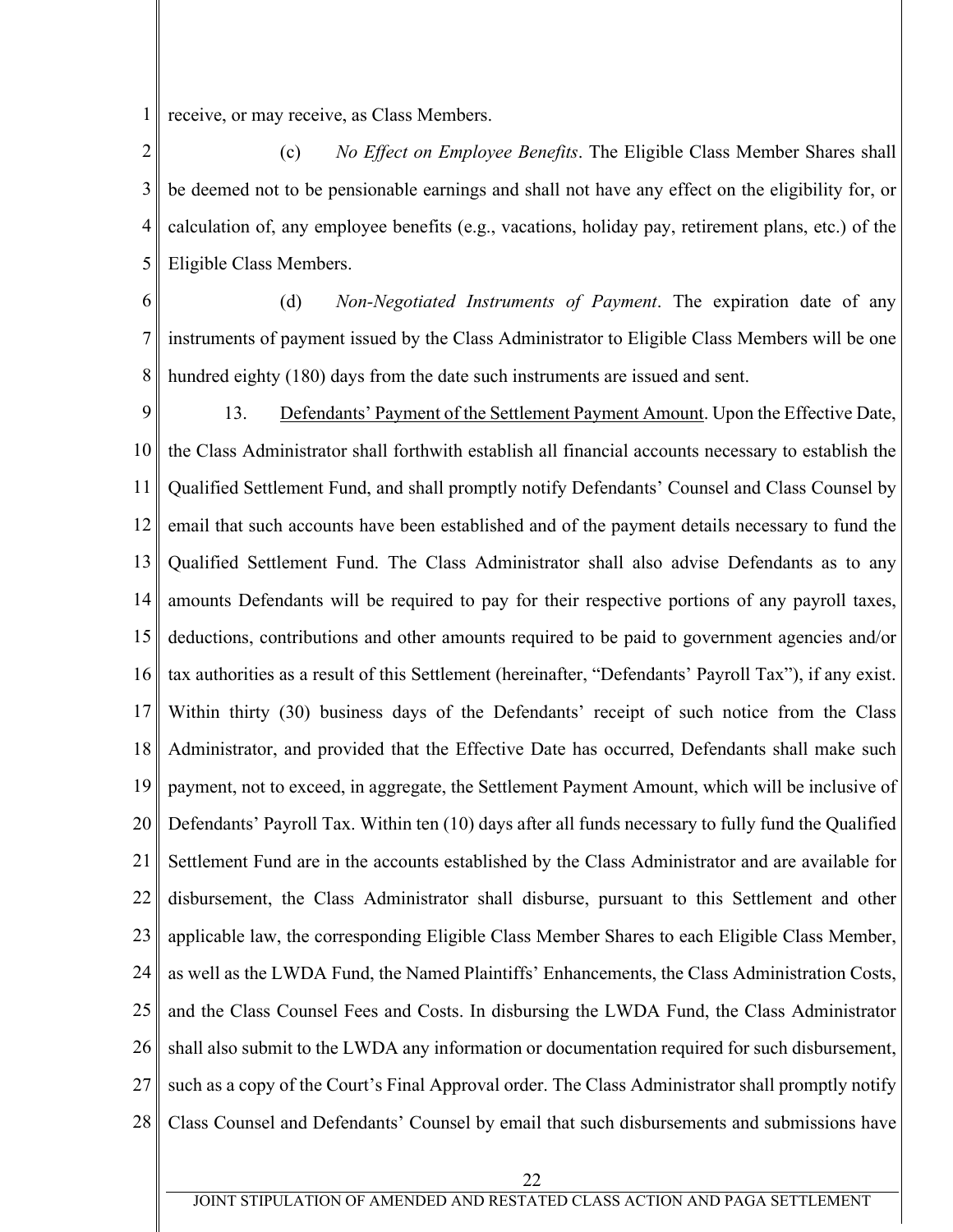1 been made.

2 3 4 5 6 7 8 9 10 11 12 14. Cooperation and Reasonable Modifications. The Parties and their respective counsel will cooperate reasonably and in good faith for the purpose of achieving occurrence of the conditions set forth in this Agreement, including without limitation, timely filing of all motions, papers and evidence necessary to do so, and refraining from causing or encouraging directly or indirectly the submission of any objection to this Agreement, the submission of any Class Member Objection or Opt-Out Request, or any appeal or petition for writ proceedings seeking review of any order or judgment contemplated by the Settlement. This Agreement contemplates that the Court and the Parties may make reasonable modifications to the Agreement in order to effect its essential terms and to obtain Preliminary Approval and Final Approval. Such modifications shall not render this Agreement Void *Ab Initio*, but rather the Parties shall stipulate to such reasonable modifications and take all necessary steps to give them effect.

13 14 15 16 17 18 15. Warranty of Authority. The undersigned each represent and warrant that each has authority to enter into this Settlement, and that by doing so they are not in breach or violation of any agreement with any third parties. The Parties further agree that the Actions shall be stayed in all respects until the final payment called for by this Settlement is made pending the occurrence or failure of the Effective Date, except for the purpose of filing motions for Preliminary Approval and Final Approval.

19 20 21 22 23 24 25 16. Other Actions Enjoined. Defendants shall have the right to request, and Named Plaintiffs nor their Counsel will not oppose, that the Court enter an order that pending Final Approval, Class Members who do not opt-out of the Settlement are barred from instituting or prosecuting any claims or actions against the Released Parties which fall within the definition of the Released Claims and that any pending actions against the Released Parties, whether in court or arbitration, are stayed on an interim basis only as to any claims which fall within the definition of the Released Claims.

26 27 28 17. Notices to Counsel. All notices, requests, demands and other communications required or permitted to be given pursuant to this Agreement shall be in writing and shall be delivered personally or mailed, postage prepaid, by first-class United States mail, to the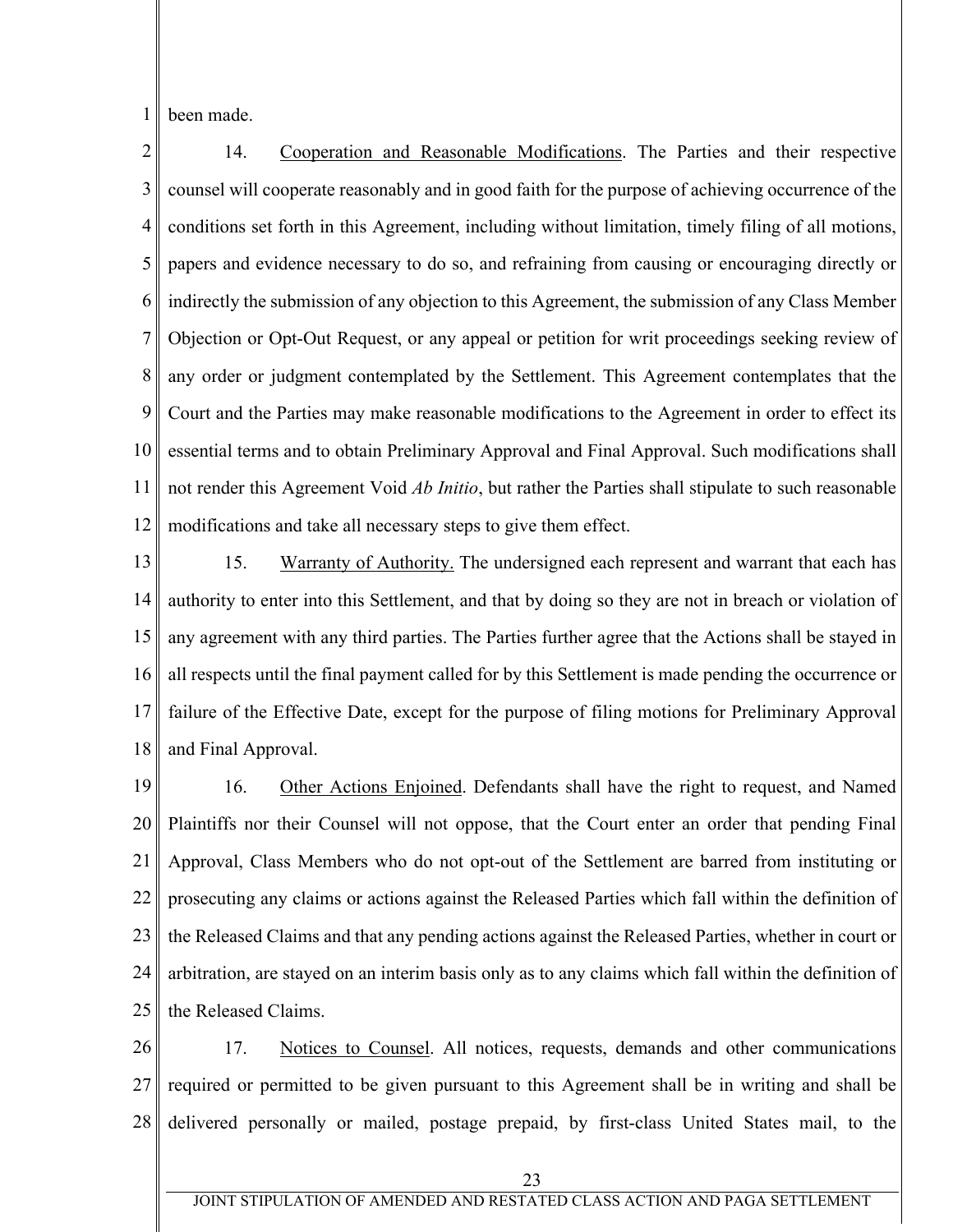1 undersigned persons at their respective addresses as set forth herein (and, to the extent notice by

2 email is called for, the below email addresses shall be used:

| 3  |                                                                   |                                                                            |
|----|-------------------------------------------------------------------|----------------------------------------------------------------------------|
|    | Counsel for Plaintiffs:                                           | <b>Counsel for Defendant:</b>                                              |
|    | YOSEF PERETZ, SBN 209288<br>yperetz@peretzlaw.com                 | COLLIN D. COOK, SBN 251606<br>ccook@fisherphilips.com                      |
| 6  | SHANE HOWARTER, SBN 311970                                        | NATHAN K. LOW, SBN 299587                                                  |
|    | showarter@peretzlaw.com                                           | nlow@fisherphilips.com                                                     |
| 8  | PERETZ & ASSOCIATES<br>22 Battery Street, Suite 200               | BRANDON K. KAHOUSH, SBN 311560<br>bkahoush@fisherphilips.com               |
|    | San Francisco, California 94111-3712<br>Telephone: (415) 732-3777 | <b>FISHER &amp; PHILLIPS LLP</b>                                           |
| 10 | Facsimile: (415) 732-3791                                         | One Embarcadero Center, Suite 2050<br>San Francisco, California 94111-3712 |
| 11 |                                                                   | Telephone: (415) 490-9000<br>Facsimile: (415) 490-9001                     |
| 12 |                                                                   |                                                                            |

13 14 18. Notice to LWDA. Class Counsel shall be responsible for giving any required notice of this Settlement to the LWDA.

15 16 17 18 19 20 21 22 23 24 25 26 27 28 19. Entire Agreement. This Agreement embodies the entire agreement of all the Parties hereto who have executed it and supersedes any and all other agreements, understandings, negotiations, or discussions, either oral or in writing, express or implied, between the Parties to this Agreement. The Parties to this Agreement each acknowledge that no representations, inducements, promises, agreements or warranties, oral or otherwise, have been made by them, or anyone acting on their behalf, which are not embodied in this Agreement; that they have not executed this Agreement in reliance on any representation, inducement, promise, agreements, warranty, fact or circumstances, not expressly set forth in this Agreement; and that no representation, inducement, promise, agreement or warranty not contained in this Agreement including, but not limited to, any purported settlements, modifications, waivers or terminations of this Agreement, shall be valid or binding, unless executed in writing by all of the Parties to this Agreement. This Agreement may be amended, and any provision herein waived, but only in writing, signed by the Party against whom such an amendment or waiver is sought to be enforced. 20. Arbitration. Nothing in this Agreement shall be construed or deemed to result in a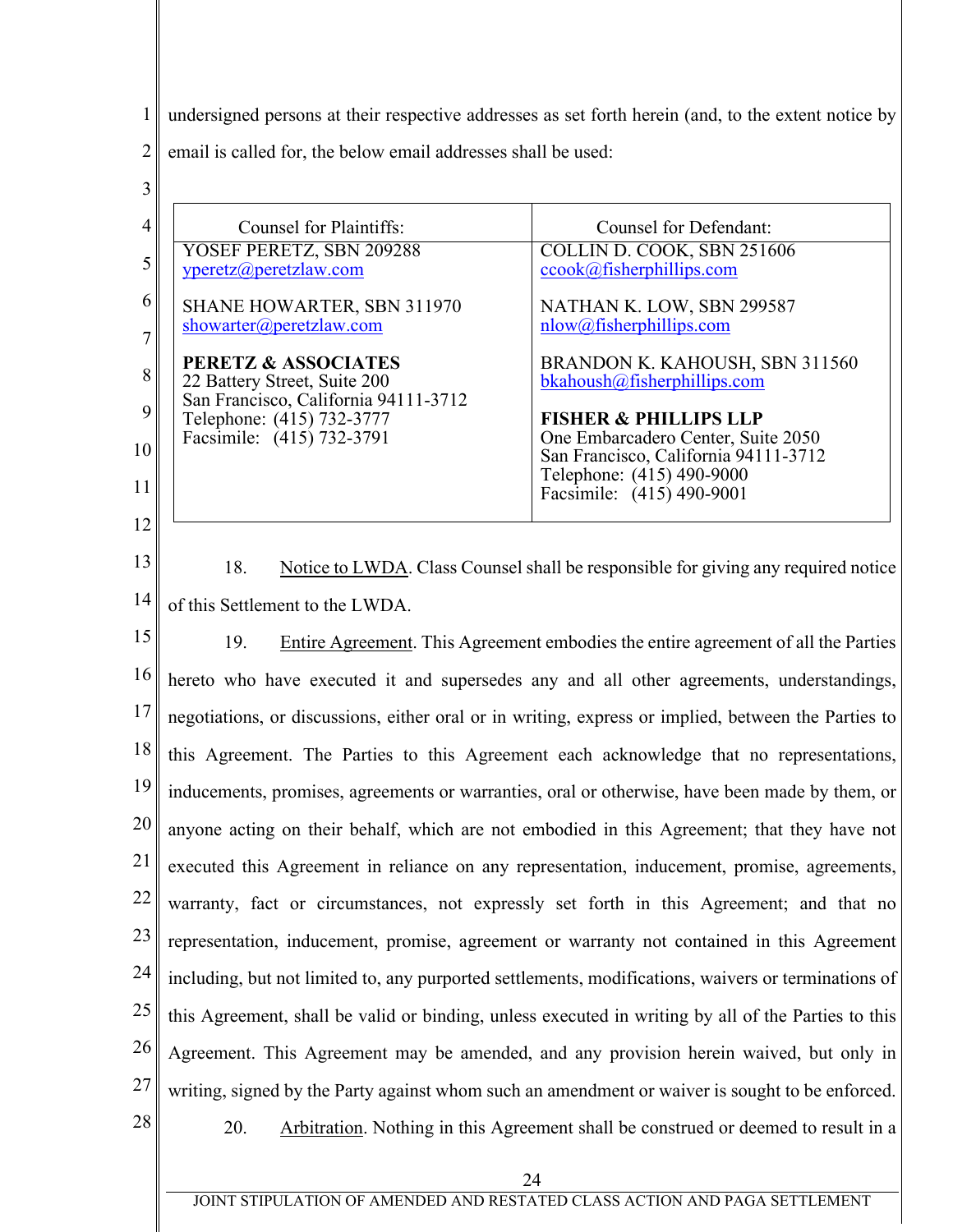1 waiver of any right to arbitrate or to compel arbitration as to any claims other than the Released 2 Claims of Eligible Class Members.

3 21. Counterparts. This Agreement may be executed in counterparts by way of true and 4 correct copies (including. pdf's or other electronic images) of signatures, each of which shall have 5 the same force and effect as an original, and all of which together shall constitute one and the same 6 instrument. 7 8 Respectfully submitted, 9 Dated:  $2021$  FISHER & PHILLIPS LLP 10 By: 11 COLLIN D. COOK NATHAN K. LOW 12 BRANDON K. KAHOUSH Attorneys for Defendants 13 EWALD AND WASSERMAN RESEARCH CONSULTANTS, LLC, LISA WASSERMAN, and 14 KATRIN EWALD 15 Dated: \_ 7/7/2021  $\Box$ , 2021 PERETZ & ASSOCIATES 16 17 By: YOSEF PERETZ 18 SHANE HOWARTER Attorneys for Plaintiffs 19 ADRIANA HAYTER, LARINE SHIELDS, and TAYLOR EVANS 20 **PLAINTIFF** 21 **DocuSianed by** 22 adun-fre 6/29/2021 Dated: Plaintiff Adriana Hayter 23 24 **PLAINTIFF** 25 Lacio Dated: \_\_\_\_\_\_\_\_\_\_\_\_\_\_\_\_\_\_\_\_\_ 7/6/2021 26 Plaintiff Larine Shields 27 28 25 JOINT STIPULATION OF AMENDED AND RESTATED CLASS ACTION AND PAGA SETTLEMENT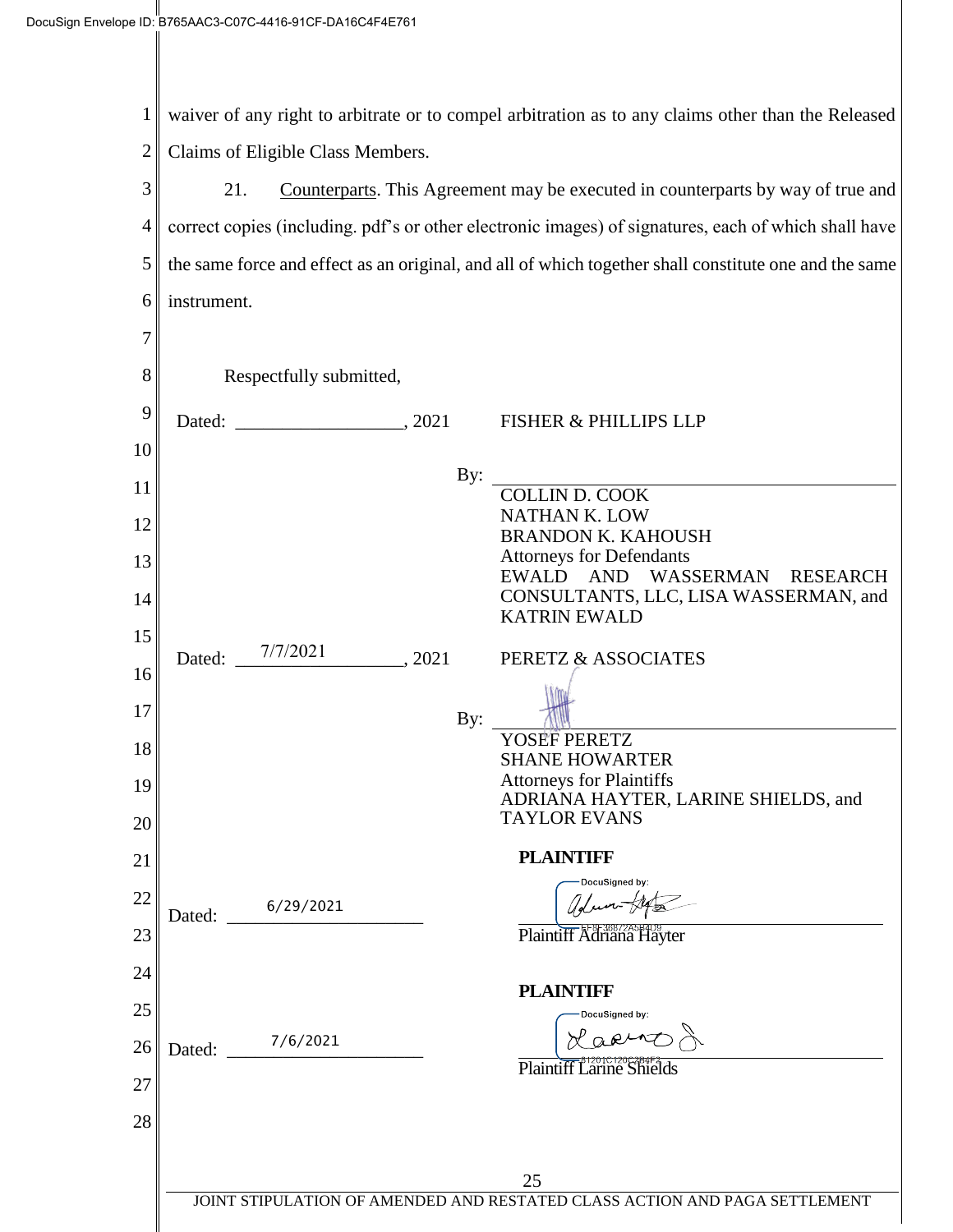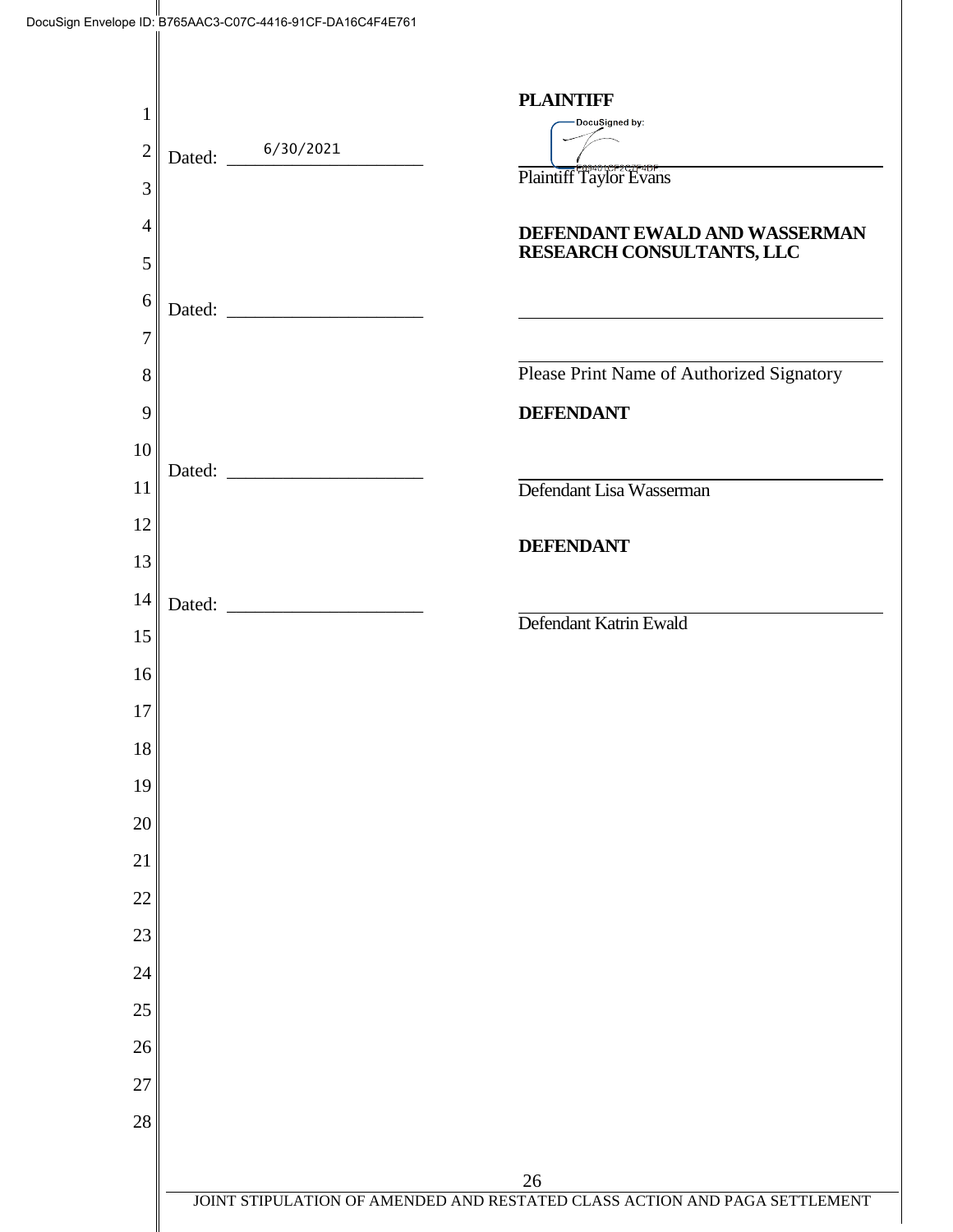7

1 2 waiver of any right to arbitrate or to compel arbitration as to any claims other than the Released Claims of Eligible Class Members.

3 4 5 6 21. Counterparts. This Agreement may be executed in counterparts by way of true and correct copies (including. pdf's or other electronic images) of signatures, each of which shall have the same force and effect as an original, and all of which together shall constitute one and the same instrument.

| 8  | Respectfully submitted,        |                                                                            |
|----|--------------------------------|----------------------------------------------------------------------------|
| 9  | Dated: $\frac{6/25/2021}{2}$   | FISHER & PHILLIPS LLP                                                      |
| 10 |                                | DocuSigned by:<br>Nathan Low                                               |
| 11 | By:                            | COLLIN D. COOK                                                             |
| 12 |                                | NATHAN K. LOW<br><b>BRANDON K. KAHOUSH</b>                                 |
| 13 |                                | <b>Attorneys for Defendants</b><br>EWALD AND WASSERMAN RESEARCH            |
| 14 |                                | CONSULTANTS, LLC, LISA WASSERMAN, and<br><b>KATRIN EWALD</b>               |
| 15 |                                | PERETZ & ASSOCIATES                                                        |
| 16 |                                |                                                                            |
| 17 | By:                            | <b>YOSEF PERETZ</b>                                                        |
| 18 |                                | <b>SHANE HOWARTER</b>                                                      |
| 19 |                                | <b>Attorneys for Plaintiffs</b>                                            |
| 20 |                                | ADRIANA HAYTER, LARINE SHIELDS, and<br><b>TAYLOR EVANS</b>                 |
| 21 |                                | <b>PLAINTIFF</b>                                                           |
| 22 |                                |                                                                            |
| 23 |                                | Plaintiff Adriana Hayter                                                   |
| 24 |                                |                                                                            |
| 25 |                                | <b>PLAINTIFF</b>                                                           |
| 26 | Dated:                         |                                                                            |
|    |                                | <b>Plaintiff Larine Shields</b>                                            |
| 27 |                                |                                                                            |
| 28 |                                | <b>PLAINTIFF</b><br>25                                                     |
|    | FP 39752966.2<br>FP 40746241.1 | JOINT STIPULATION OF AMENDED AND RESTATED CLASS ACTION AND PAGA SETTLEMENT |